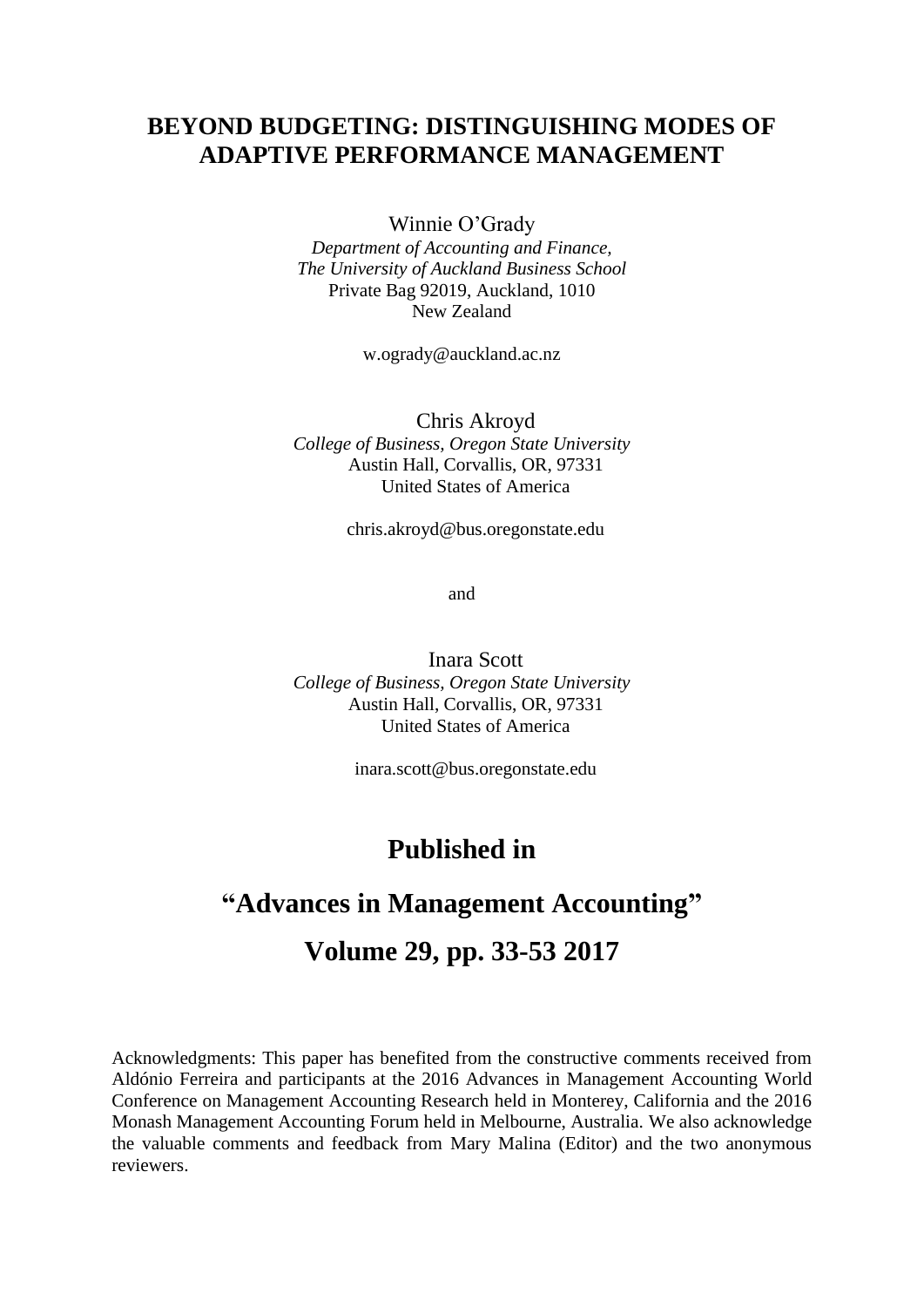## **ABSTRACT**

Purpose – *The purpose of this paper is to analyze the changes organizations can adopt to move beyond budgeting. We show how these changes can be understood as modes of adaptive performance management which explain the ways in which organizations move beyond budgeting to become more adaptive. The proposed modes are then used to derive propositions for future research.*

Methodology/approach – *We follow a conceptual approach through an analysis of the beyond budgeting principles using the management and systems literatures on radical decentralization. We theorize how organizations can enhance their adaptability to environmental uncertainty through changes to their management structure and control processes.*

Findings – *We show that organizations can move beyond budgeting by decentralizing within or beyond their management structure and modifying or removing their budget-based control processes. We propose that beyond budgeting can be conceptualized as four modes of adaptive performance management: better budgeting, advanced budgeting, restricted budgeting and non-budgeting.* 

Research limitations/implications – *The four modes of adaptive performance management can be used in future research to consider how changes to management structures and budget-based control processes can enhance the organizational adaptability needed to manage environmental uncertainty.*

Practical implications – We show that *while the non-budgeting mode may be most suited to organizations facing high levels of environmental uncertainty, organizations facing low to moderate levels of environmental uncertainty can achieve sufficient levels of adaptability with less extensive changes to management structure and budget-based control processes.* 

Originality/value – *The four modes of adaptive performance management reflect different approaches for dealing with environmental uncertainty. Positioning non-budgeting as one mode, and identifying alternate modes of adaptive performance management, provides a basis for comparing and understanding the changes organizations make to move beyond budgeting.* 

Keywords: Adaptive performance management, beyond budgeting, management structure, radical decentralization, adaptive control processes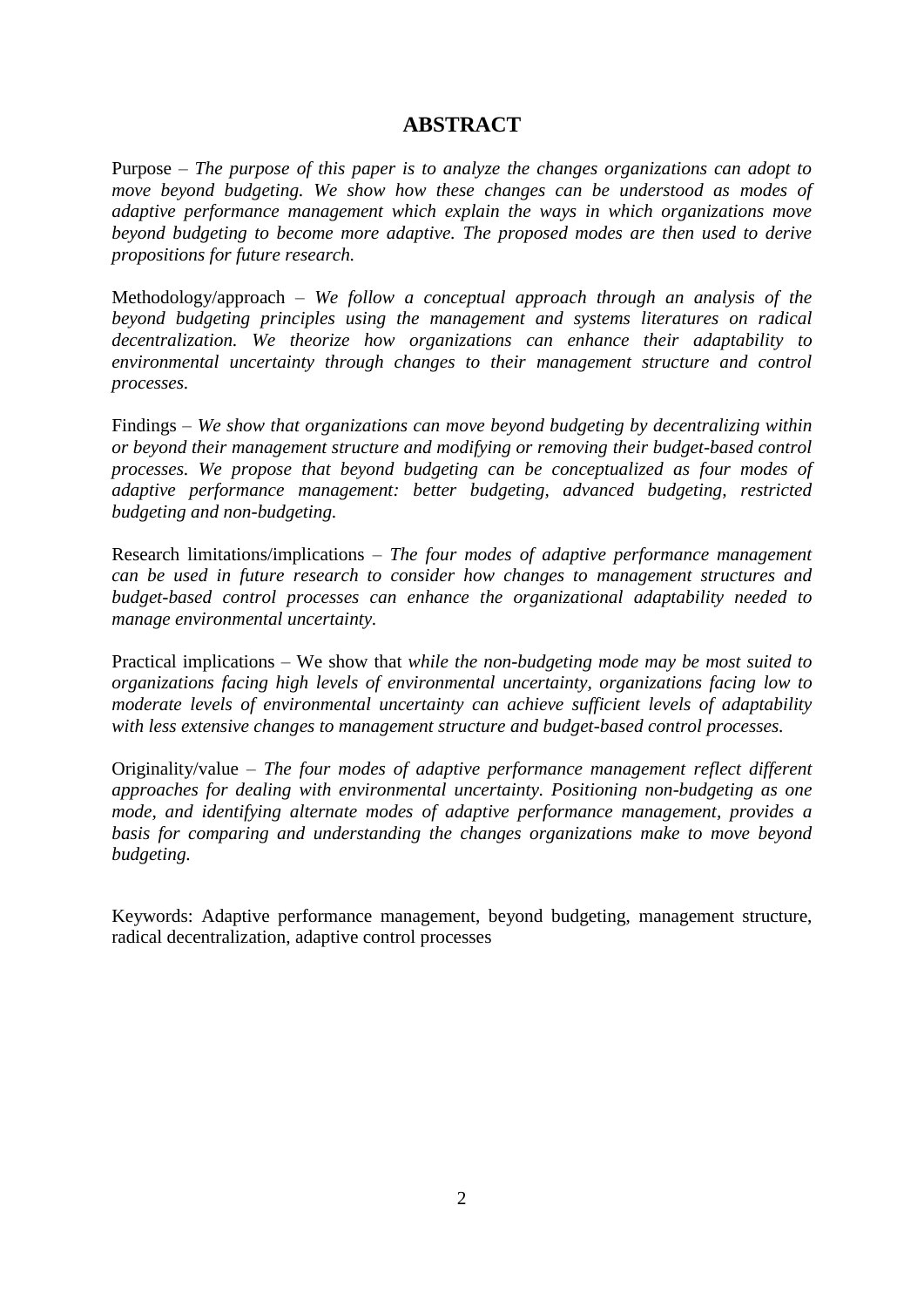### **INTRODUCTION**

*Historically, the purpose of organizational structures was to institutionalize stability; in the organization of the future, the goal of design will be to institutionalize change. (Nadler and Tushman, 1999, p. 49)*

One consequence of increasing environmental uncertainty is the need for organizations to adopt more adaptive<sup>1</sup> performance management approaches that provide flexibility that is sufficient to take advantage of emerging opportunities. Beyond Budgeting, viewed as an "adaptive performance management concept" (Daum, 2002, p. 2), offers an approach to dealing with increasingly uncertain environments based on coordinated changes to management structures and control processes. It represents a holistic management approach for enhancing organizational adaptability and responsiveness by changing the "entire management control system" (Horngren, 2004, p. 210).

The changes associated with beyond budgeting are described by Hope, Bunce, and Roosli (2011) in a set of twelve principles. The beyond budgeting principles are listed in Table 1 and explained more fully in the following section. Briefly, the principles outline the basis of an adaptive performance management approach. The six leadership principles (values/vision, governance, transparency, teams, trust, accountability) relate to the management structure necessary to enhance organizational adaptability; while the six process principles (goals, rewards, planning, coordination, resources, controls) describe the types of control processes that enhance it. Thus, adaptive performance management involves changes to two key dimensions, namely management structure and control processes (Dugdale & Lyne, 2010; Hope & Fraser, 2000; Hope et al., 2011).

<u>.</u>

<sup>&</sup>lt;sup>1</sup> Adaptability, flexibility and agility are commonly used synonyms referring to an organization's ability to effectively manage environmental change over time (Worley, Zardet, Bonnet, & Savall, 2015, p. 8-9).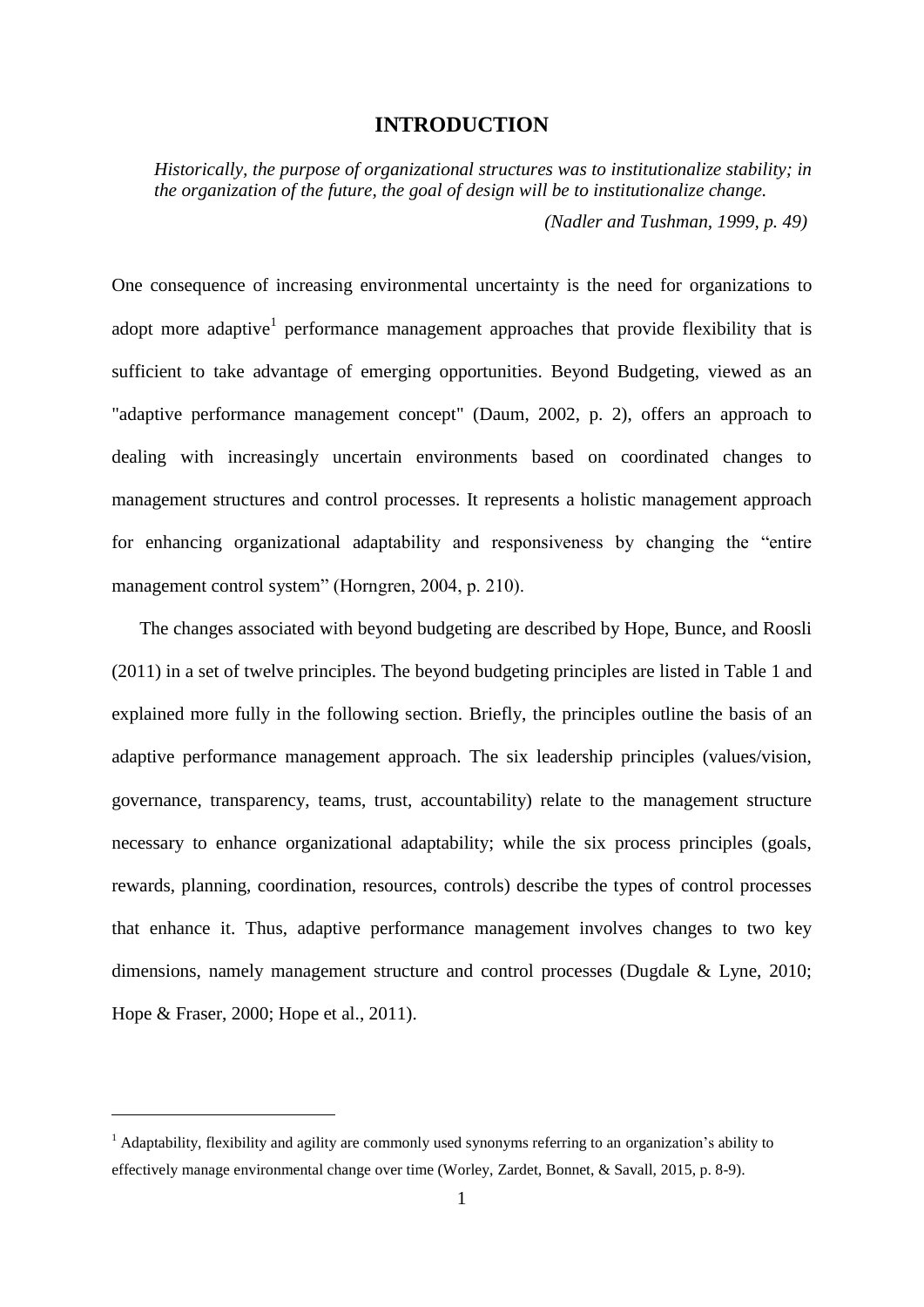Organizations can enhance adaptability by making changes to management structures which involve reducing the layers of management, devolving strategy and key decisions to front line teams, and/or control process changes to replace fixed plans and budgets with more flexible control processes and the use of open and transparent information to hold the organization together (Hope et al., 2011). Following the beyond budgeting principles can "enable an organization to manage its performance and decentralize its decision making process without the need for traditional budgets<sup>2</sup><sup>2</sup> (Hope & Fraser, 2003b, p.212). Decentralization involves converting centralized, hierarchical structures into networks of small, self-managing units resulting in radical changes to organizational structure (Dugdale & Lyne, 2011). The structural changes reduce the environmental<sup>3</sup> complexity managed by each unit and increase the adaptability of the organization overall (De Waal, 2005). Implementing adaptive performance management can thus provide managers with a "performative information system, geared for action" (Pickering, 2004, p. 31) and enable them to deal with changing environmental circumstances as they arise.

The literature, though, reveals different interpretations of beyond budgeting. While the Beyond Budgeting Round Table (BBRT) argues that all twelve beyond budgeting principles are necessary components of its adaptive performance management model (Hope & Fraser, 2001), the focus of practitioners (Bogsnes, 2009; Ryan, 2008), consultants (PwC, 2010), accounting bodies (Chartered Institute of Management Accountants, 2007), and academics (De Waal, Hermkens-Janssen, & Van de Ven, 2011; Onaitis & Shastri, 2012) has been on more limited combinations of the principles with a particular focus on the six process

1

<sup>&</sup>lt;sup>2</sup> According to the Chartered Institute of Management Accountants (2005, p.5) a traditional budget is a "quantitative expression of a plan for a defined period of time. It may include planned sales volumes and revenues; resource quantities, costs and expenses; assets, liabilities and cash flows".

<sup>&</sup>lt;sup>3</sup> Environment encompasses both the external and internal operating environments.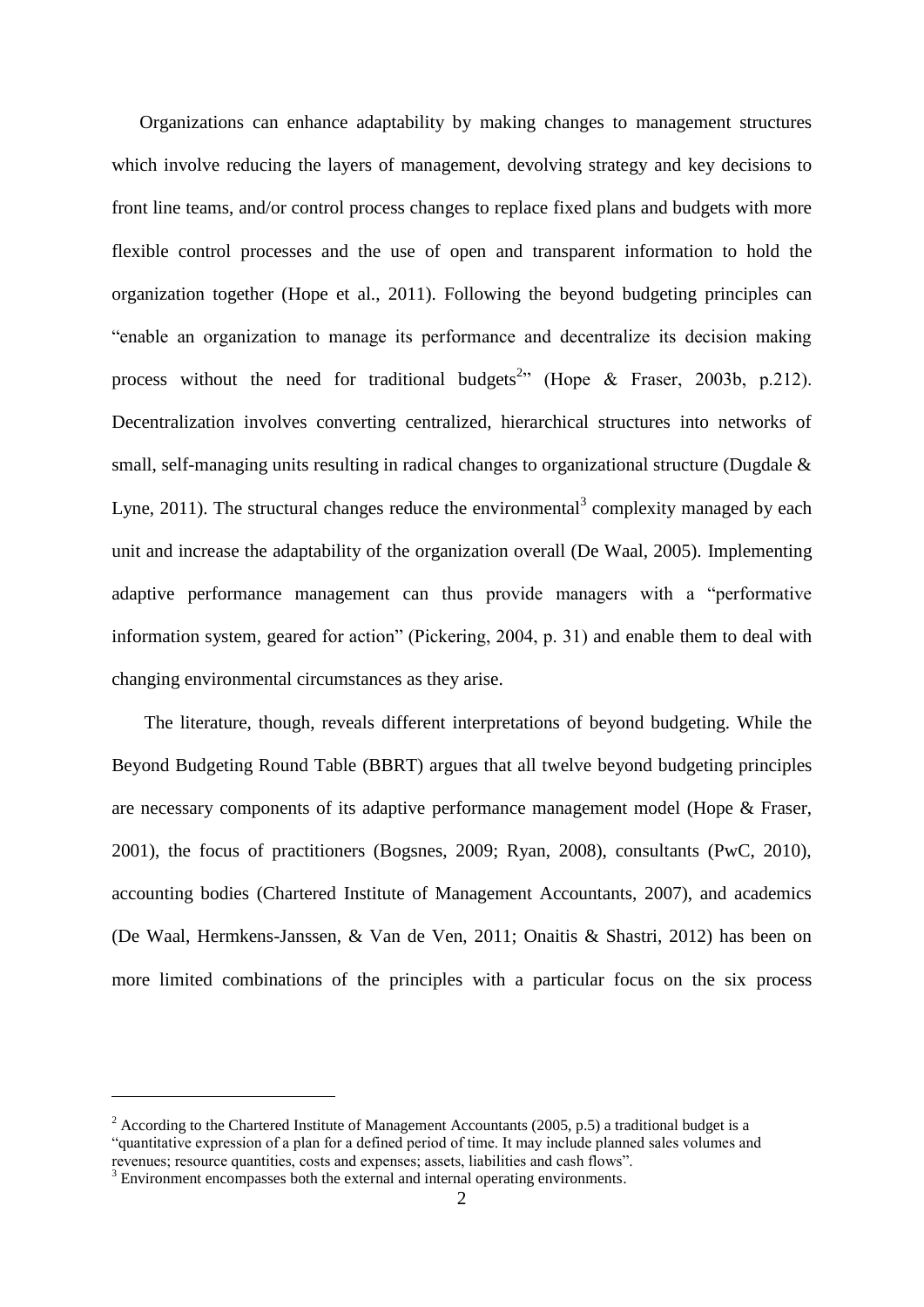principles. In addition five of eight academic case studies reviewed<sup>4</sup> reveal organizations typically implement only a subset of these principles (see for example Henttu-Aho & Järvinen, 2013; Østergren & Stensaker, 2011). This selective implementation may be due in part to the lack of clear descriptions for some of the beyond budgeting principles. While the six process principles are relatively well understood the six leadership principles are described in more ambiguous terms giving rise to multiple interpretations.

In contrast to the set of changes proscribed by the BBRT, the literature shows that organizations are developing different configurations or 'modes' which often involve fewer changes than specified by the original beyond budgeting concept. Furthermore, organizations are implementing various combinations of principles suggesting they make specific changes to adapt to different levels of environmental uncertainty. Arguably, these alternate modes generate different levels of adaptability that are sufficient for the level of environmental uncertainty organizations face. This research considers the various approaches organizations can use to become more adaptive. The question posed in this research is 'What are the different modes of adaptive performance management and how can they be distinguished'?

The purpose of this conceptual paper is to advance our understanding of beyond budgeting by refocusing attention on the adaptive performance management model that it promotes. There are two main contributions. First, this study clarifies the beyond budgeting leadership principles using the concept of radical decentralization. It proposes that the leadership principles can be operationalized by a holistic consideration of the extent to which management structure is radically decentralized. Second, the paper proposes that beyond budgeting can be understood as modes of adaptive performance management which can be distinguished based on two broad criteria namely the extent of radical decentralization and the extent of changes to budget-based control processes. Combining these two criteria

1

<sup>&</sup>lt;sup>4</sup> The case studies by Lindsay & Libby (2007) and O'Grady & Akroyd (2016) are exceptions as their case organizations implemented all twelve beyond budgeting principles.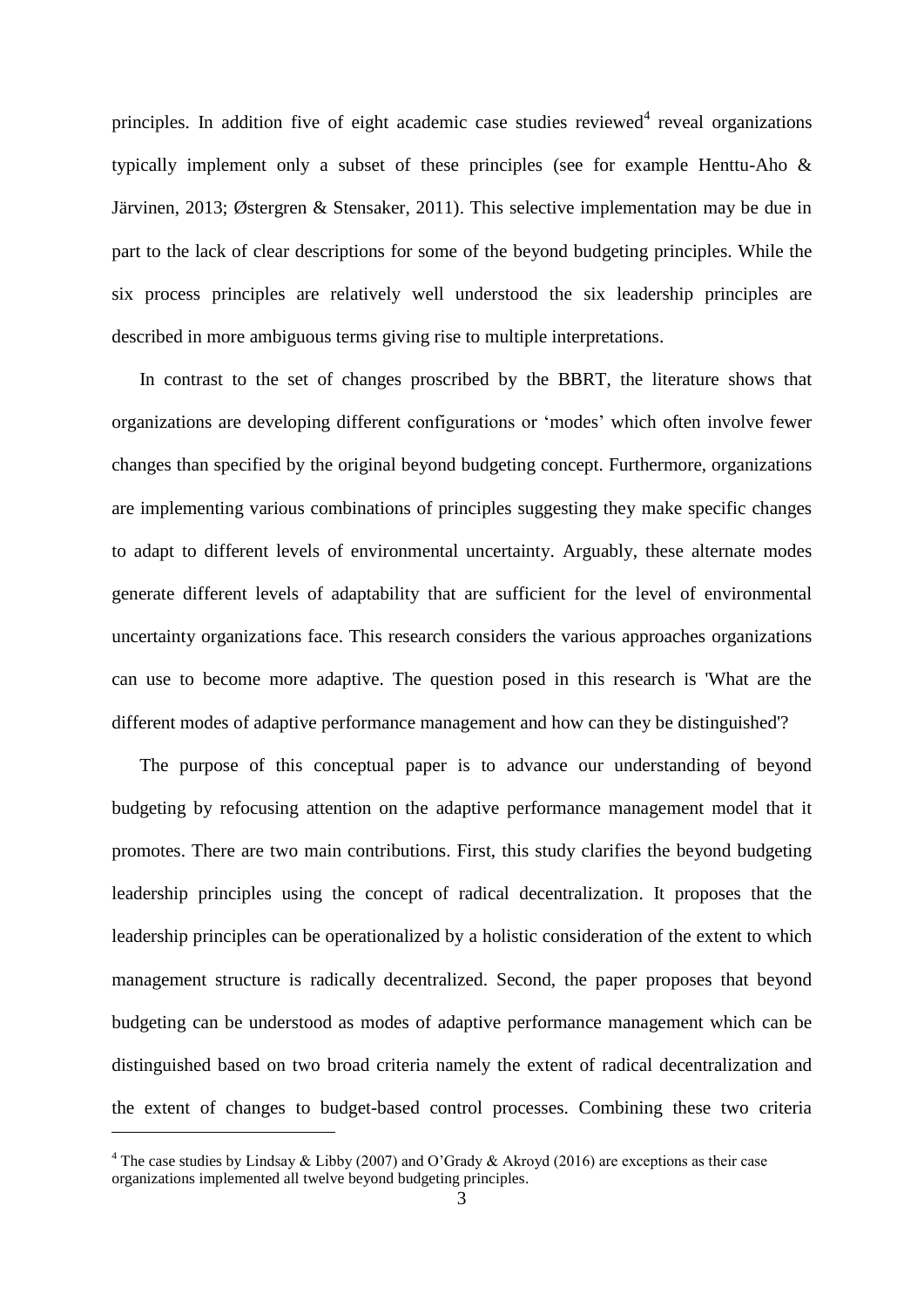generates four modes of adaptive performance management which we label 'Better Budgeting', 'Advanced Budgeting', 'Restricted Budgeting' and 'Non-Budgeting'. We argue that these modes provide varying levels of organizational adaptability and are suitable for managing different levels of environmental uncertainty. The modes of adaptive performance management are then used to develop propositions for future research.

This paper is organized as follows. The next section introduces the beyond budgeting principles. The following section considers descriptions of radical decentralization from the beyond budgeting, management and systems literatures. The subsequent section presents our modes of adaptive performance management. The proposed modes are then used to derive propositions for future research on adaptive performance management approaches. A discussion of the findings and our conclusions are presented in the final section.

### **BEYOND BUDGETING**

The beyond budgeting concept was introduced by the Consortium of Advanced Management International (Hope & Fraser, 2001). The term 'beyond' comes from going "beyond command-and-control toward a management approach that is more empowered and adaptive" (Beyond Budgeting Institute, 2016a). The term 'budgeting' is used in a broad sense to refer to the traditional command-and-control management approach with the annual budget planning process at its core. The term budgeting thus describes both a management structure and a performance management system (Beyond Budgeting Institute, 2016a).

The concept of beyond budgeting originated in the belief that budgeting processes were too rigid and unresponsive for companies competing in rapidly changing environments (Hope & Fraser, 1997). Traditional budgets have been criticized for being time consuming and costly to prepare, not creating value, encouraging gaming and perverse and/or unethical behaviours, being disconnected from strategy and reinforcing silos within organization (see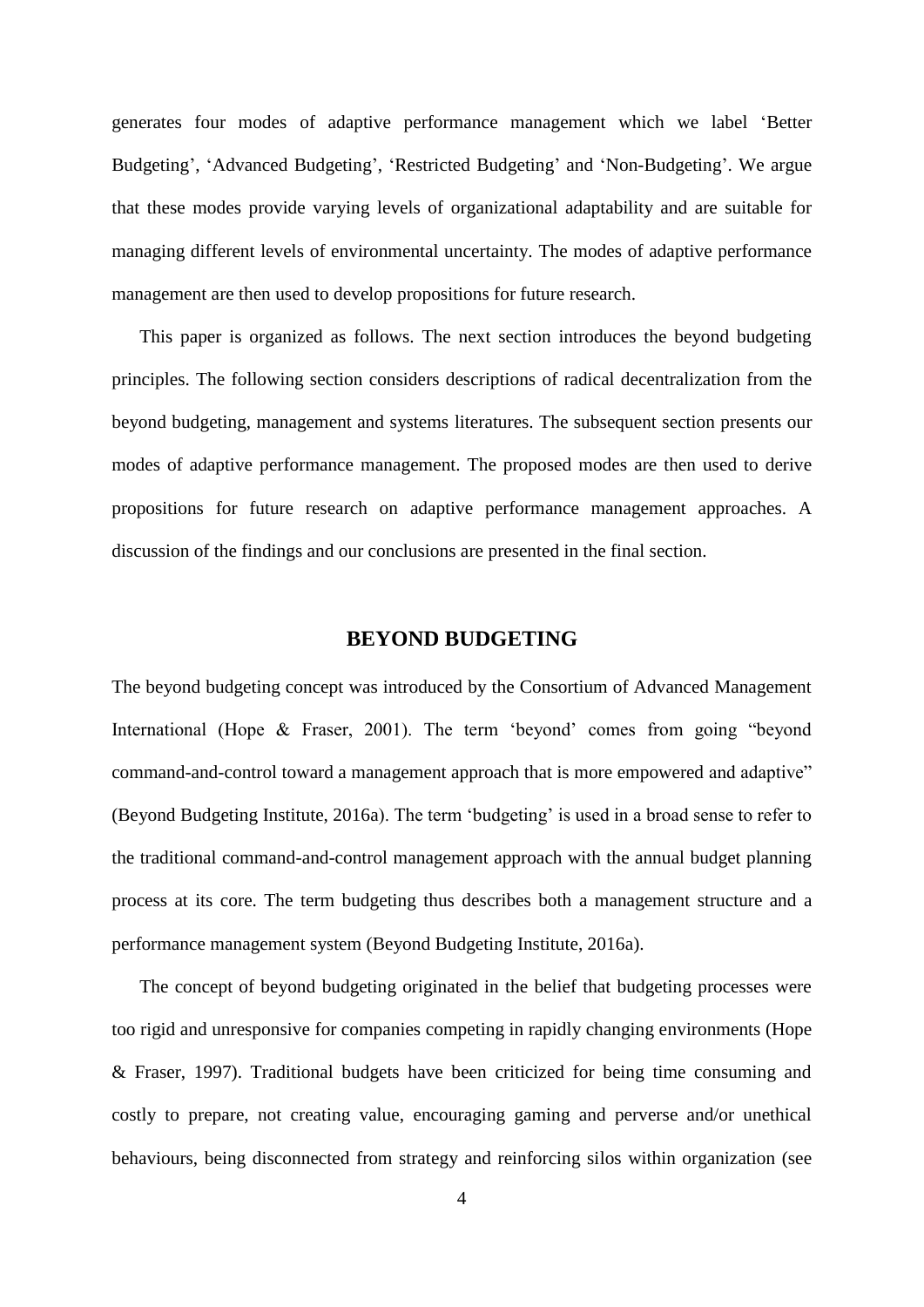Bourmistrov & Kaarbøe, 2013; Hansen, Otley, & Van der Stede, 2003; Player, 2003; Rickards, 2006). The rationale behind beyond budgeting was to address these issues and thereby enhance an organization's ability to manage environmental uncertainty (Sandalgaard & Bukh, 2014). Hope and Fraser argue that for companies to compete effectively in uncertain environments they need practices that enable them to respond quickly as conditions change (Hope, 2006, 2007; Hope & Frazer, 1997, 2001, 2003a, 2003a). The essence of the beyond budgeting approach, as set forth by Hope et al. (2011), is summarized in the twelve beyond budgeting principles listed in Table 1.

| <b>Six Leadership Principles</b> |                                                                   |  |  |
|----------------------------------|-------------------------------------------------------------------|--|--|
| 1. Values / Vision               | Bind people to a common cause; not a central plan                 |  |  |
| 2. Governance                    | Govern through shared values and sound judgment; not detailed     |  |  |
|                                  | rules and regulations                                             |  |  |
| 3. Transparency                  | Make information open and transparent; <i>don't restrict and</i>  |  |  |
|                                  | control it                                                        |  |  |
| 4. Teams                         | Organize around a seamless network of accountable teams; not      |  |  |
|                                  | centralized functions                                             |  |  |
| 5. Trust                         | Trust teams to regulate their performance; don't micro-manage     |  |  |
|                                  | them                                                              |  |  |
| 6. Accountability                | Base accountability on holistic criteria and peer reviews; not on |  |  |
|                                  | hierarchical relationships                                        |  |  |
| <b>Six Process Principles</b>    |                                                                   |  |  |
| 7. Goals                         | Set ambitious medium-term goals, not short-term fixed targets     |  |  |
| 8. Rewards                       | Base rewards on relative performance; not on meeting fixed        |  |  |
|                                  | targets                                                           |  |  |
| 9. Planning                      | Make planning a continuous and inclusive process; not a top-      |  |  |
|                                  | down annual event                                                 |  |  |
| 10. Coordination                 | Coordinate interactions dynamically; not through annual           |  |  |
|                                  | budgets                                                           |  |  |
| 11. Resources                    | Make resources available just-in-time; not just-in-case           |  |  |
| 12. Controls                     | Base controls on fast, frequent feedback; not budget variances    |  |  |

**Table 1: The 12 Beyond Budgeting Principles (2011)**

(Source: Beyond Budgeting Institute, 2016b)

The six leadership principles focus on management structure while the six process principles focus on technical aspects of performance control (Hope et al., 2011). The six leadership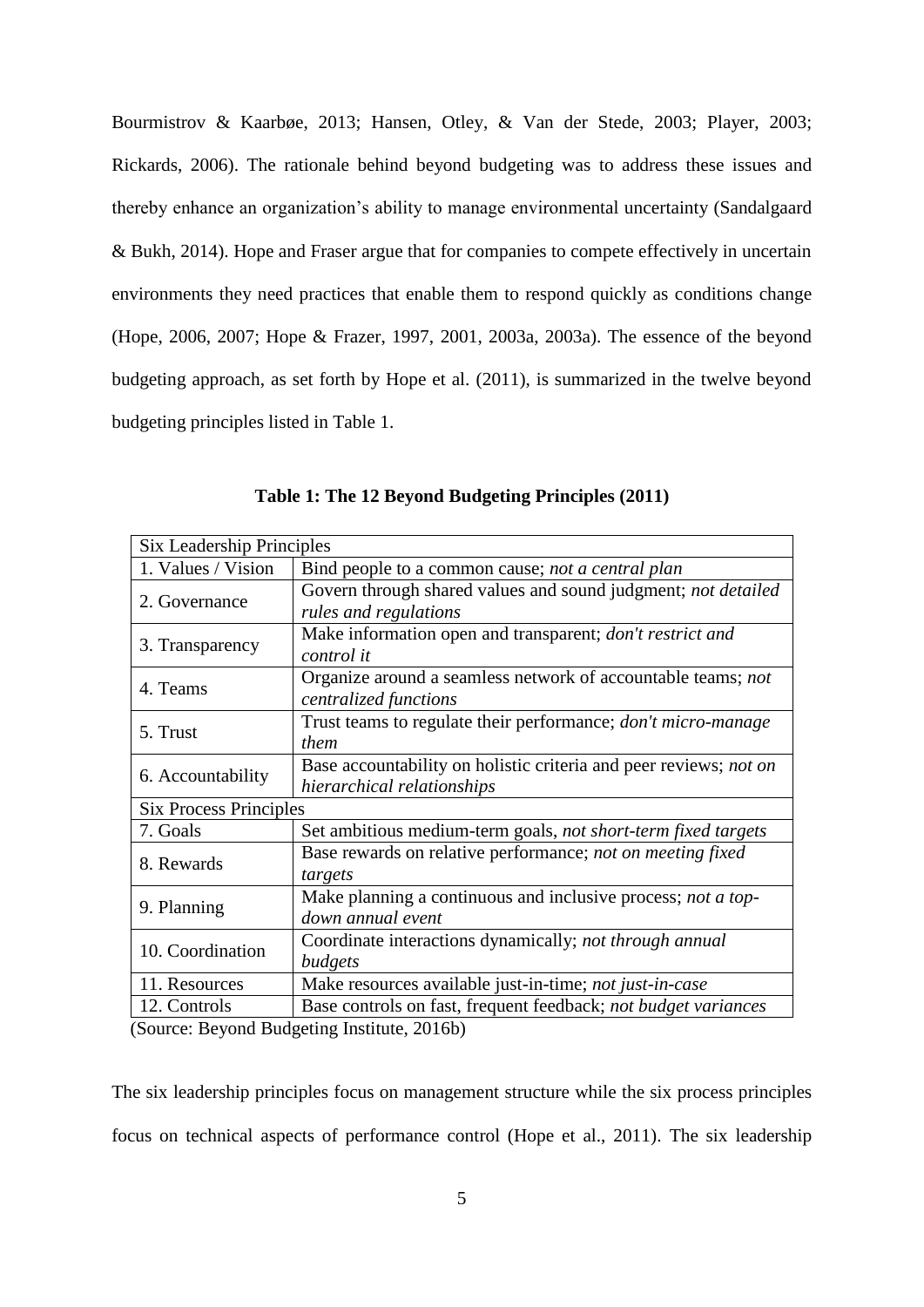principles (values, governance, transparency, teams, trust and accountability) establish the management structure that allows responsibility to be devolved to front line managers and teams. This devolution confers responsibility on and demands accountability from empowered managers and teams. According to Hope and Fraser (2003) organizations can expect empowered front line teams to sense and quickly respond to changing business conditions and customer needs.

The six process principles address the key performance management functions typically supported by budgets and suggest how organizations can change budget-based control processes to enhance their adaptability. The adaptive control processes replace budget-based processes with aspirational goals, team rewards based on relative performance, continuous planning, dynamic coordination, just-in-time resource allocation processes and rapid relevant feedback to maintain real time control. While similar management control mechanisms may be found in traditional budget-based control systems, they are implemented differently in beyond budgeting organizations (Becker, Messner, & Schäffer, 2009).

Management structure and control processes are inextricably linked in beyond budgeting organizations (Dugdale & Lyne, 2010) and both can be used to increase adaptability. In five of eight academic case studies of BB practice, the described organizations appear to operate with divisional structures; just three examples are provided of organizations with flat hierarchies (Lindsay & Libby, 2007; O'Grady & Akroyd, 2016; Becker, 2014). There is a wide variation in the adaptive processes used by organizations for planning, evaluating, coordinating, resourcing and controlling their operations. Organizations have, for example, modified traditional budgets (Becker, 2014, Hansen et al., 2003; Sandalgaard, 2012; Sandalgaard & Bukh, 2014), disconnected budgets from performance evaluations (Hansen, et al., 2003; Østergren & Stensaker, 2011), implemented continuous budgeting (Frow, Marginson, & Ogden, 2010), used budget systems in enabling ways (Ahrens & Chapman,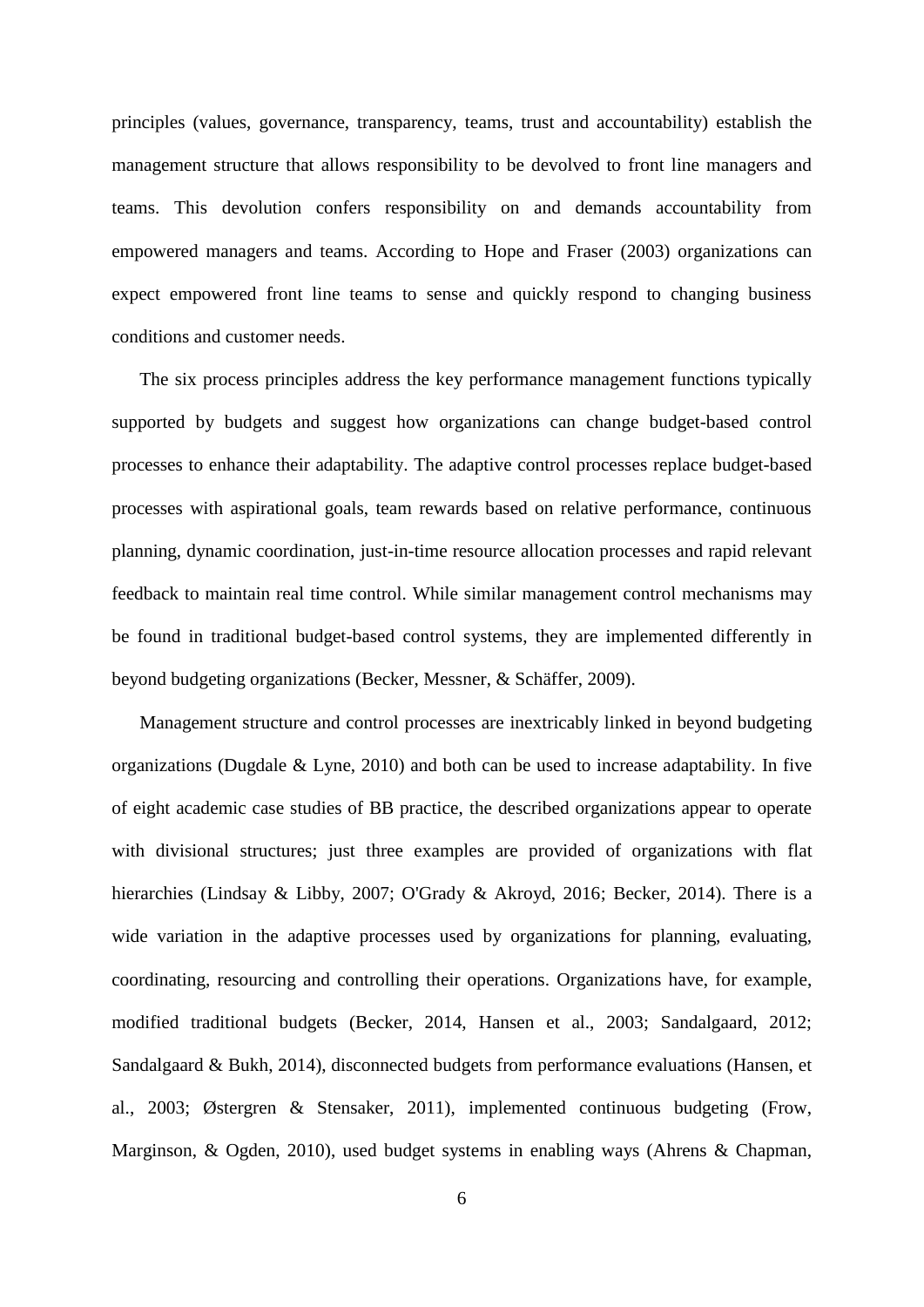2004), adopted rolling forecasts, speedier approval processes, less detailed budgets and shorter budgeting periods (Bourmistrov & Kaarbøe, 2013; Henttu-Aho & Järvinen, 2013; Kaarbøe, Stensaker, & Malmi, 2013; Sandalgaard, 2012) and developed non-budgeting based control processes (O'Grady & Akroyd, 2016). This paper considers how various modifications to budget-based control processes combine with alternate organizational structures to impact organizational adaptability. A review of this literature reveals the control process changes range from non-budgeting approaches (O'Grady & Akroyd, 2016), in which budgets are completely eliminated, to alternatives such as the introduction of activity-based budgeting or rolling budgets as supplements or replacements for traditional budgets and the streamlining of traditional budget-based control processes (Hansen et al., 2003). Approaches which retain some elements of traditional budgeting are variously described as better budgeting or advanced budgeting (Daum, 2002; Libby & Lindsay, 2007; Lindsay & Libby, 2007; Neely, Bourne, & Adams, 2003; Rickards, 2006; Uyar, 2009).

Organizations have modified traditional budget-based control processes to enhance organizational adaptiveness. The approaches used can be broadly distinguished based on the extent of the changes made. Organizations can improve, selectively modify, restrict or eliminate their budget-based control processes. The improvement approach involves retaining existing budget-based control processes while introducing improvements such as less detailed budgets to reduce the time and cost of budget preparation or the addition of rolling forecasts to make information more accurate and valuable (although this may increase preparation time). The selective modification approach would see organizations replace selected budgetbased control processes with more flexible alternatives. For example, relative performance indicators may be used to evaluate performance in place of budget-based measures. Finally, the elimination approach would remove traditional budget-based control processes completely and replace them with a range of alternate adaptive control processes.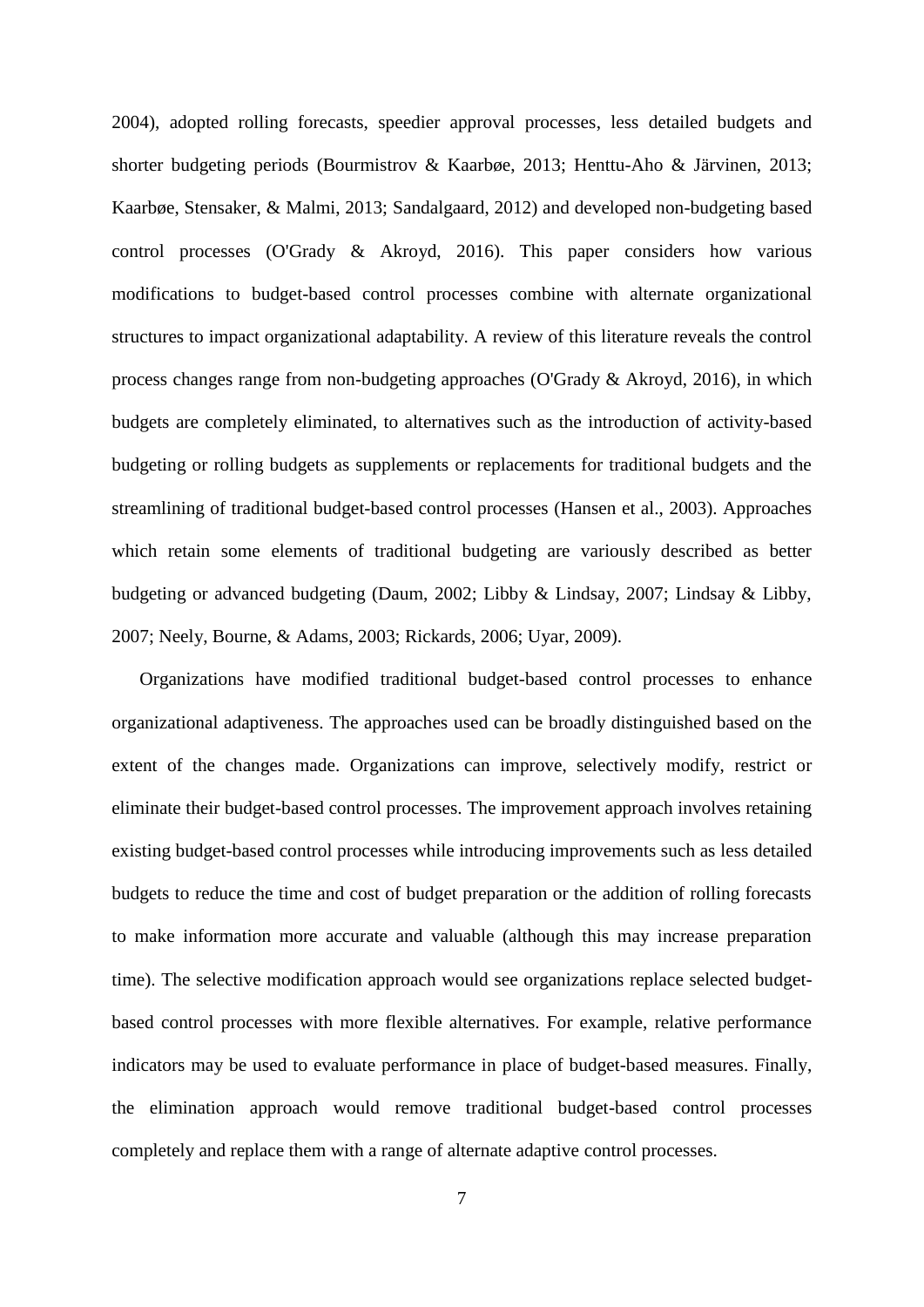In addition to modifying budget-based control processes organizations can increase their adaptability by changing the management structure to become radically decentralized. The following section considers descriptions of radical decentralization found in the management (Hales, 2001; Mintzberg, 1979; Ostroff, 1999) and systems (Beer, 1979, 1985) literatures. Based on this selective review a more refined understanding of radically decentralized management structures is developed and the relationship between radical decentralization and the beyond budgeting leadership principles is clarified

#### **RADICAL DECENTRALIZATION**

Radical decentralization was a central part of the excellence literature of the 1980s (see for example: Peters & Austin, 1985; Peters & Waterman, 1982). This literature originated from a McKinsey & Company project lead by Tom Peters in the late 1970's which examined organization structure in 43 of the Fortune 500's top performing companies. It called for a radical change to decentralization involving the flattening of hierarchical structures through re-engineering organizational processes (Gomez, & Korine, 2008). This focus on radically decentralizing structure has been revived in the beyond budgeting literature as a mechanism for increasing organizational adaptability and responsiveness to environmental uncertainty (Dugdale & Lyne, 2010; Hope & Fraser, 2000).

Radical decentralization involves devolving key decisions (including strategy development and implementation) to empowered front-line teams, replacing budgets with more flexible mechanisms and using fast, open and transparent information to hold operational units together (Hope et al., 2011, p. ix). Radical decentralization requires more than devolving authority, flattening hierarchies or introducing team work within traditional management hierarchies; it involves granting autonomy to a greater number of front line teams and empowering them to make their own decisions within clearly communicated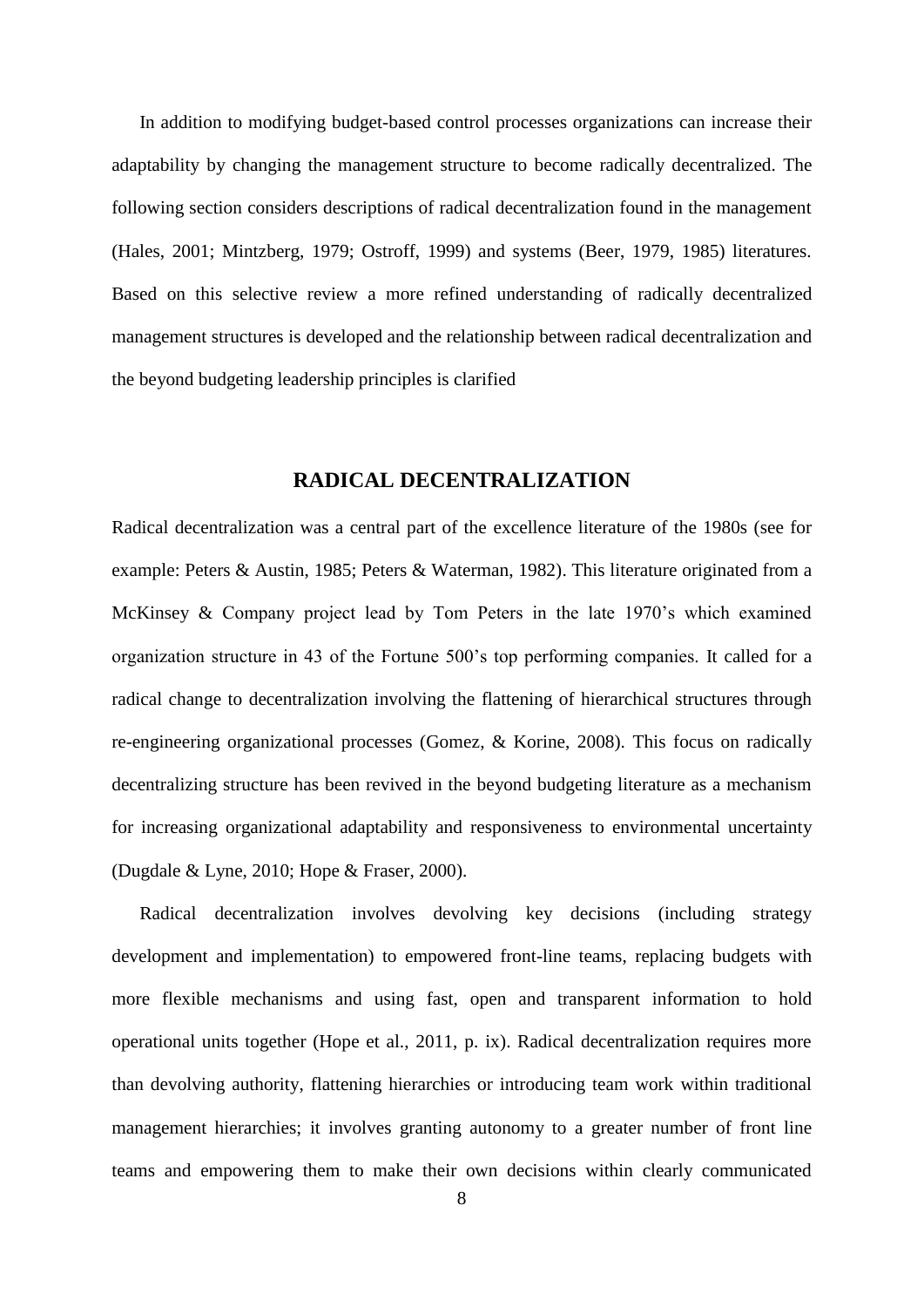boundaries (Hope & Fraser, 2000). These characteristics are similar to those attributed to horizontal organizations (Hales, 1999).

Despite references to 'radical decentralization' (see for example: Hope & Fraser, 2000; Hope & Fraser, 2003b; Dugdale & Lyne, 2011) the beyond budgeting literature does not clearly explain what it is, how it can be recognized or how it contributes to organizational adaptability. For example, authors have stated that radical decentralization involves devolving management authority (which activities?) to a large number (how many?) of small (what size?) front line units. This lack of clarity contributes to the "ambiguity and the general debate about what beyond budgeting actually means... [and the] confusion about the practices and implications associated with this new control system" (Kaarbøe et. al 2013, p.108). If the meaning of radical decentralization, as implied in the beyond budgeting literature, is not clarified, organizations may adopt management structures that do not adequately support the adaptive control processes advocated by beyond budgeting. We draw from the management literature on 'organizational forms' and 'horizontal organizations' as well as the systems literature on the 'viable system model' (VSM) for insights into radical decentralization and its impact on organizational adaptability.

Our search revealed that the management literature identifies two types of radical decentralization. Mintzberg (1979) considers two of his four proposed forms of decentralization, namely strategic business units (SBU) and adhocracies, to be radically decentralized. SBUs, or profit centres, are an adaptation of hierarchically structured organizations. The SBU form is perceived as radical in comparison to a strict hierarchy or a divisional form of organization. SBUs operate as semi-independent mini-businesses in specified markets. Operational control is devolved to SBU managers thereby increasing their autonomy to the extent allowed by the financial plans and performance targets imposed by the centre. Information flows between the centre and the SBUs are mainly vertical and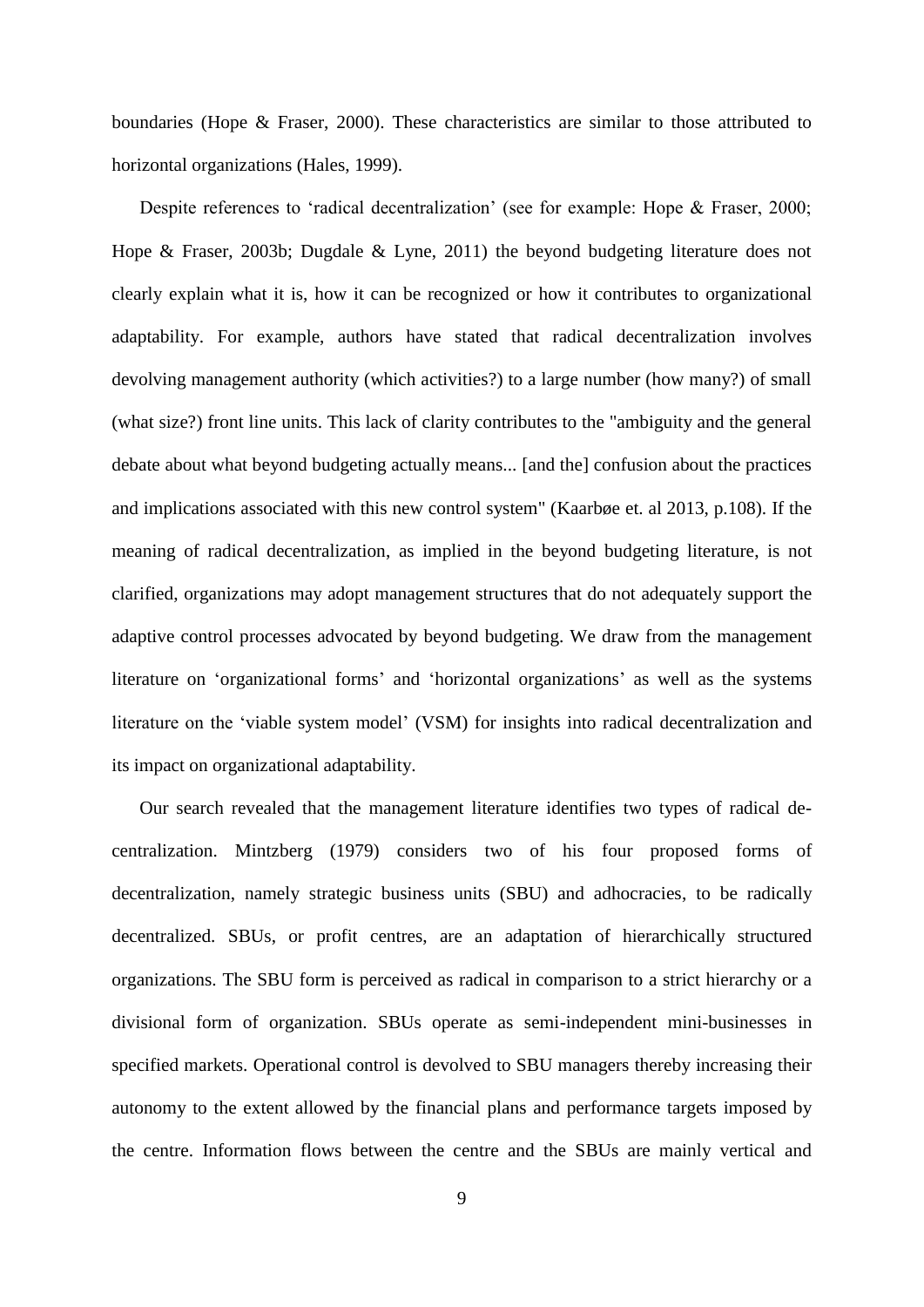formal. Adhocracies, on the other hand, have been described as anti-structures (Hales, 2001). While adhocracies are not devoid of structure (Mintzberg, 1979, p. 462) they provide organizations with externally focused flexible structures (Cameron, Quinn, DeGraff, & Thakor, 2014). Thus, the adhocracy structure is more suited than SBUs to highly complex, innovative and technologically sophisticated environments (Mintzberg, 1979, p. 459-460).

Hales (2001) observes that SBU and adhocracy forms of radical decentralization deal with uncertain and unpredictable environments in different ways. They differ in the extent to which they devolve discretionary power and management functions either *within (*to managers*)* or *beyond* (to non-managers) the management hierarchy (Hales, 2001, p.137). Furthermore, the pattern and type of communications, e.g. vertical, horizontal, periodic or real time, routine or ad hoc vary between the two types of radical decentralization. Table 2 compares the two approaches to radical decentralization on these characteristics.

There are obvious similarities between the characteristics of radical decentralization for adhocracies and the beyond budgeting principles of teams, accountability and transparent information. Adhocracies devolve decision making authority to expert teams which aligns with the beyond budgeting principle of *teams*. Adhocracy teams are held accountable for profitably satisfying customers which reflects the *accountability* principle. Adhocracies give teams ready access to real-time information for managing their own performance as expected by the *transparency* and *open information* principle (Hope et al, 2011). This comparison suggests that the beyond budgeting principles of teams, accountability and transparent information are indicators of radical decentralization beyond management.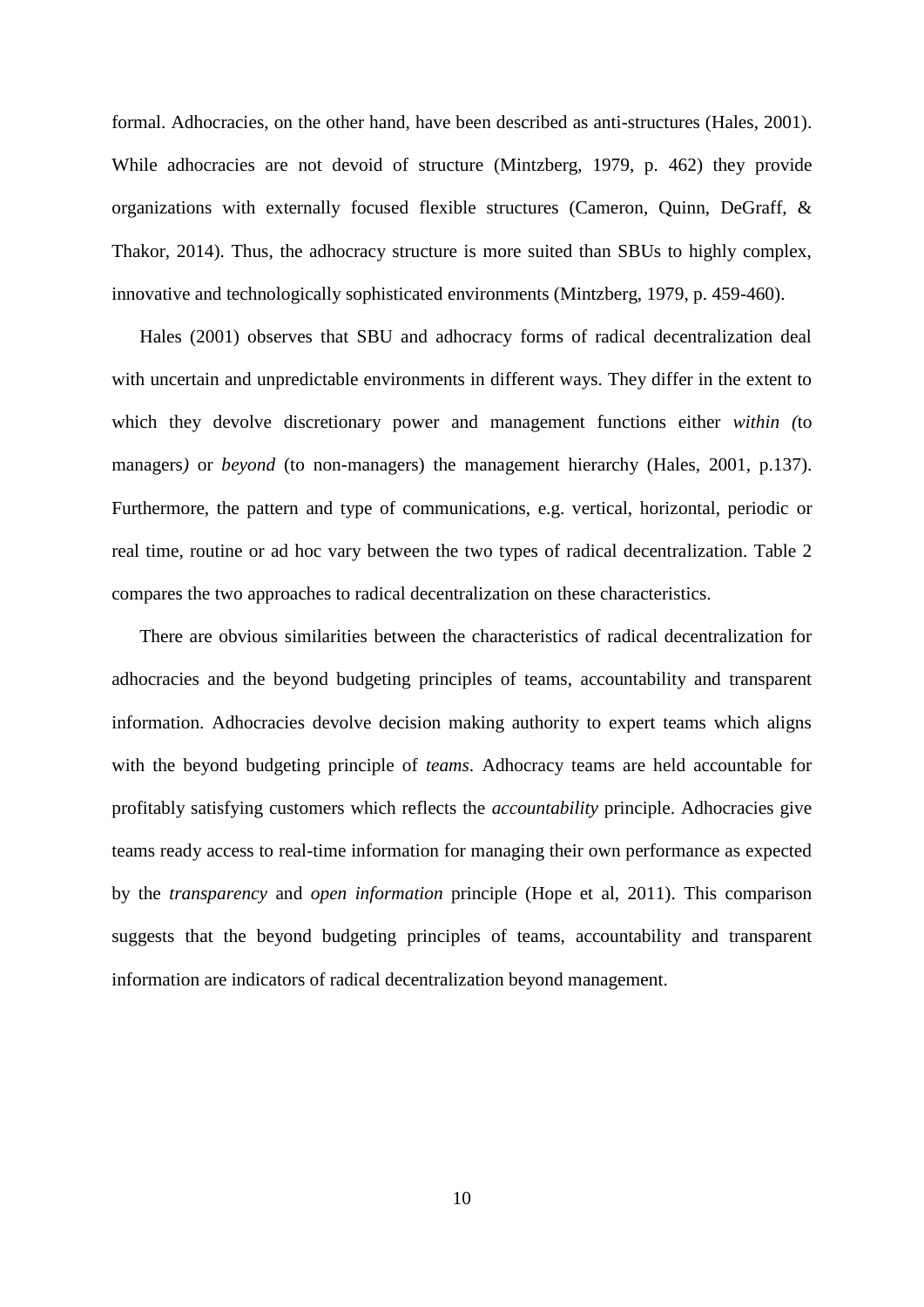|                                                                   | <b>Forms of Radical Decentralization (R.D.)</b> |                                        |  |  |  |
|-------------------------------------------------------------------|-------------------------------------------------|----------------------------------------|--|--|--|
|                                                                   | <b>SBUs</b>                                     | <b>Adhocracies</b>                     |  |  |  |
|                                                                   | R.D. within management                          | R.D. beyond management                 |  |  |  |
| Criteria 1: Level to which decision making authority is devolved: |                                                 |                                        |  |  |  |
|                                                                   | Individual managers operating                   | Expert teams handling specialized      |  |  |  |
|                                                                   | within recognisable hierarchy.                  | tasks, projects or markets.            |  |  |  |
|                                                                   |                                                 | Organizational structure is relatively |  |  |  |
|                                                                   |                                                 | flat.                                  |  |  |  |
| <b>Criteria 2: Management function being devolved:</b>            |                                                 |                                        |  |  |  |
| Planning                                                          | Autonomous unit managers guided                 | Broad policies replace centrally       |  |  |  |
|                                                                   | by centrally imposed plans and                  | imposed plans and targets.             |  |  |  |
|                                                                   | targets.                                        |                                        |  |  |  |
| Motivation                                                        | Via extrinsic, individual rewards               | Via intrinsic motivation arising from  |  |  |  |
|                                                                   | based on unit performance.                      | autonomy and achievement ethic         |  |  |  |
|                                                                   |                                                 | supplemented by preferential           |  |  |  |
|                                                                   |                                                 | salaries and group based rewards       |  |  |  |
|                                                                   |                                                 | based on team performance.             |  |  |  |
| Coordination                                                      | Mutual adjustment, liaison roles                | Shared commitment to broad             |  |  |  |
|                                                                   | and internal markets.                           | organizational goals, mutual           |  |  |  |
|                                                                   |                                                 | adjustment and liaison roles.          |  |  |  |
| Accountability and                                                | SBU managers accountable for                    | Teams accountable for customer         |  |  |  |
| Control                                                           | conformance to plans and targets.               | satisfaction guided by broad           |  |  |  |
|                                                                   | Control via progress reports                    | policies. Control via peer pressure    |  |  |  |
|                                                                   | against plan monitored by                       | and self-motivation.                   |  |  |  |
|                                                                   | executives.                                     |                                        |  |  |  |
| <b>Information flows</b>                                          | Mainly formal, vertical                         | Sharing of transparent and open        |  |  |  |
| to support                                                        | communication of routine                        | information via extensive formal &     |  |  |  |
| management                                                        | information.                                    | informal channels both lateral and     |  |  |  |
| functions                                                         |                                                 | vertical.                              |  |  |  |

#### **Table 2: Comparison of Forms of Radical Decentralization**

A complementary view of how organizations can devolve authority beyond management is provided by Beer's viable system model (Beer 1972, 1979, 1985). The VSM suggests radical decentralization is appropriate for any organization dealing with high levels of uncertainty. The model has recently been used in the management accounting literature to explain how organizational structures and control processes can be designed to handle environmental uncertainty (O'Grady, Morlidge, & Rouse, 2016). A key mechanism for managing this uncertainty is the non-hierarchical management structure advocated by the model.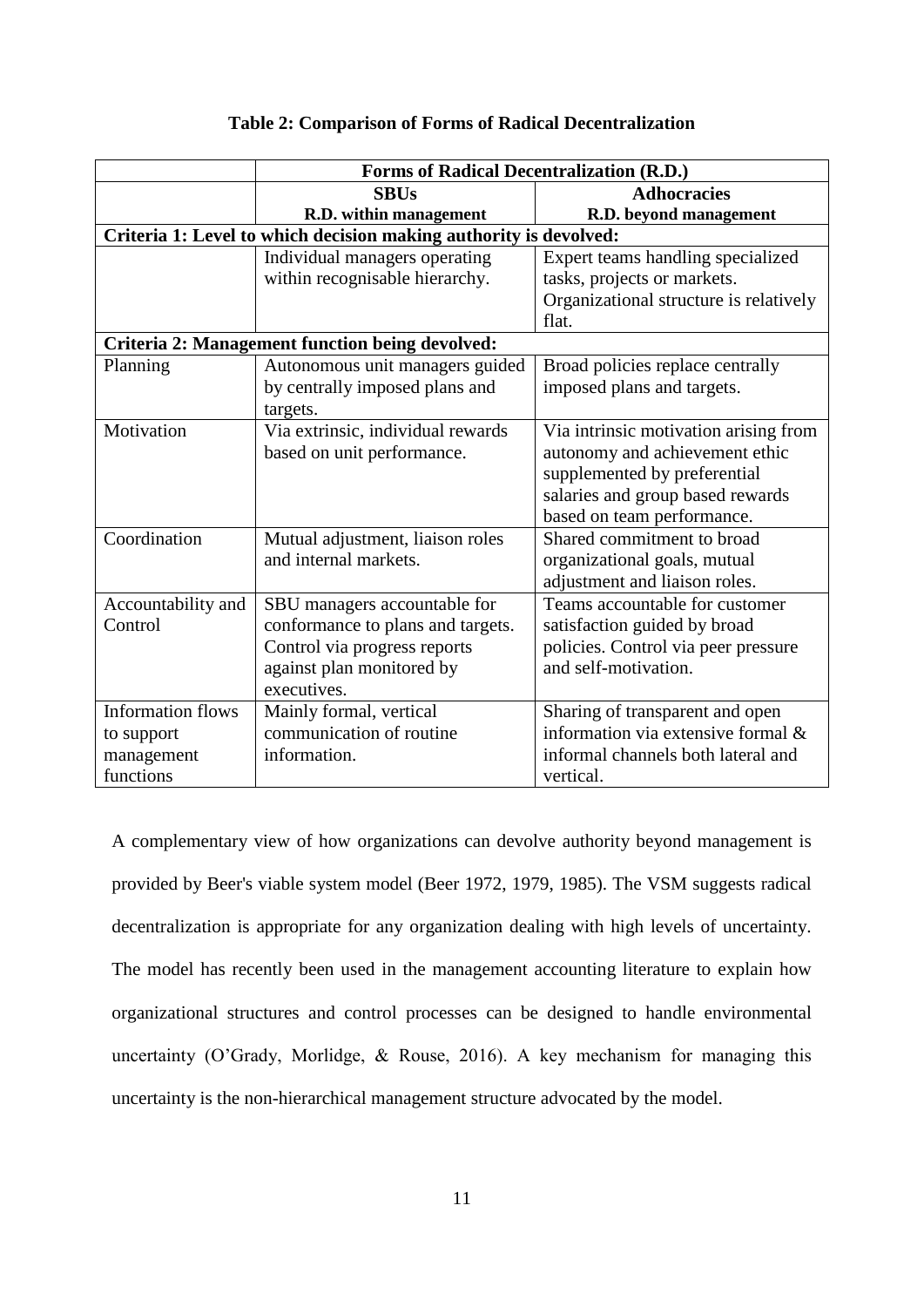The VSM conceptualizes organizations in terms of five management functions, labelled systems 1 to 5, and the communication channels linking them. System 1 undertakes the organizations' value adding activities (the system to be managed). Systems 2 to 5 represent the coordination, control, monitoring, strategic intelligence and policy functions through which the activities of system 1 are regulated (the meta-system for regulating system 1). System 1 operates as autonomous and empowered operational units supported by and linked to the remaining systems by flows of information.

The structure of the VSM is recursive meaning the five systems and communication channels are repeated at different levels of granularity (or recursiveness) similar to a set of nested Russian dolls. Each level of recursion is embedded in an identically structured higher level of recursion and contains an identically structured lower level of recursion. This nested or recursive structure promotes adaptability by devolving authority to and enabling autonomy of the System 1 units at each level of recursion. Each level focuses specifically on managing the environmental conditions impacting its own localized performance.

The VSM holds that the traditional, top down command and control approach, in which strategic plans are developed at the top and implemented by cascading instructions down through the hierarchy, is too slow and inflexible to cope with the increasing rates of environmental change faced by most organizations. The recursive structure of the model specifies a framework for designing flexible, adaptable organizations able to perform in dynamic and changing environments.

The remaining three beyond budgeting leadership principles, namely teams, trust and accountability, influence whether organizations are likely to adopt radical decentralization. The extent to which organizations are willing to devolve decision making authority for particular management functions depends on managements' views about human nature. When managers trust in people – in employees' abilities and willingness to promote organizational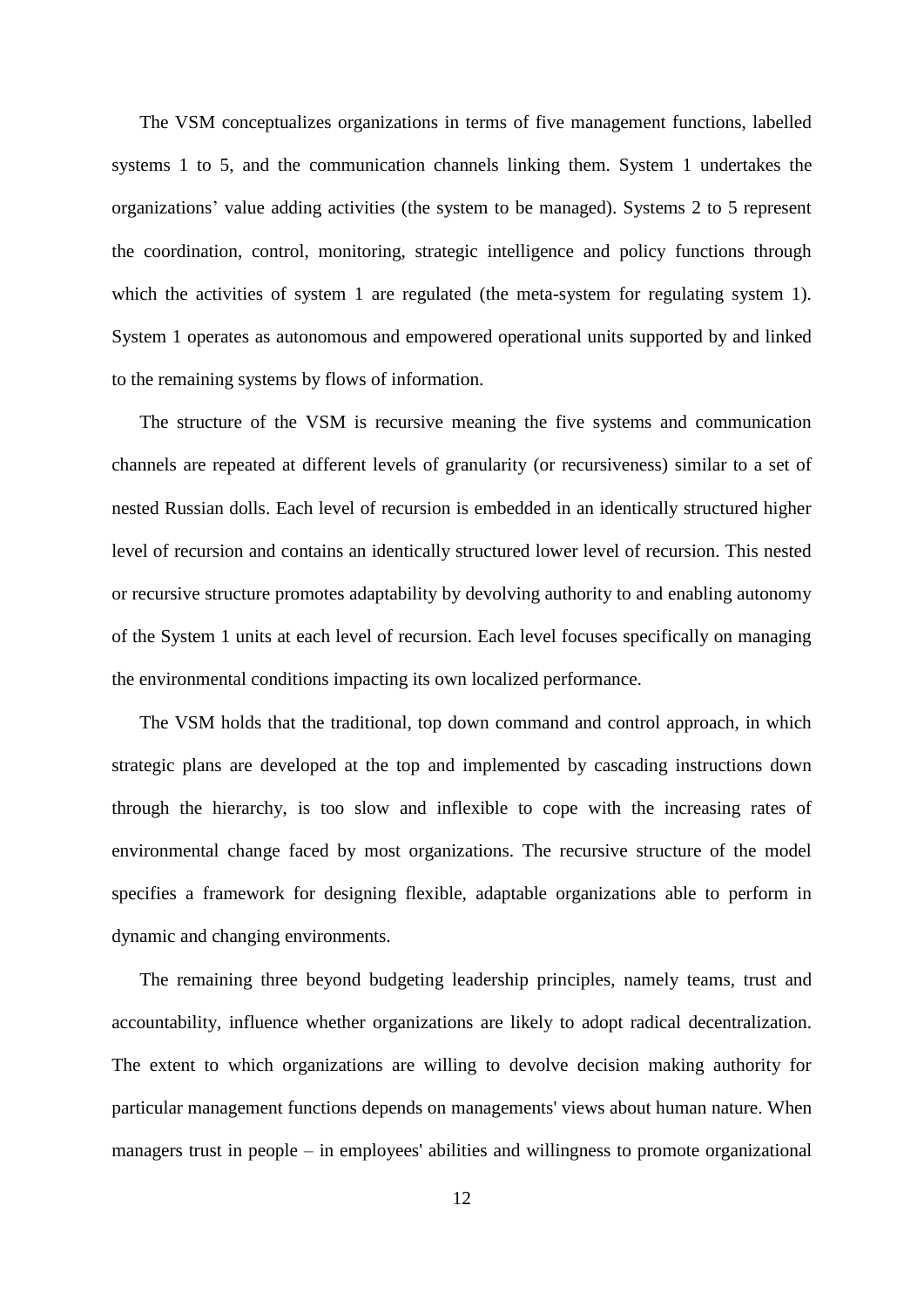goals – managers are more likely to devolve authority, responsibility and accountability (Hales, 2001; Johanson, 2013). According to Hales (2001, p. 158) "Decentralization relies to a great extent on trusting managers and professionals to monitor their own actions in ways consistent with organizational goals". Radical decentralization will only be risked when managers trust their subordinates, either because managers have selected their subordinates carefully, socialized them effectively or subjected them to exacting performance controls (Hales, 2001, p.159). In line with this literature, the beyond budgeting leadership principle of *trust* can be viewed as a pre-condition for the devolution of authority, responsibility and accountability.

Ostroff (1999) discusses horizontal organizations and the importance they place on managers' aspirational goals and corporate culture. He proposes that the aspirational goals of mangers are prerequisites for designing horizontal structures and establishing a "single noble purpose" (Ostroff, 1999, p. 22). This type of management culture provides support for managers' goals by reflecting on their fundamental beliefs, values, views on human nature, status, privilege and rewards, and by providing broad guidance on what is and isn't done (Ostroff, 1999, p. 175). The management culture of horizontal organizations is typically built on trust, openness, cooperation, collaboration, continuous performance improvement and employee empowerment (Ostroff, 1999, p. 10-11). Ostroff (1999) views the aspirational goals and management culture of horizontal organizations as pre-cursors to, but not components of, structure. Accordingly, we argue the beyond budgeting leadership principles of *values* and *governance,* which encompass mangers' goals and culture*,* are antecedents of radical decentralization.

In summary, this section reviewed relevant literatures to elaborate on the concept of radical decentralization and clarified its relationship to the beyond budgeting leadership principles. We argue the beyond budgeting leadership principles of teams, accountability and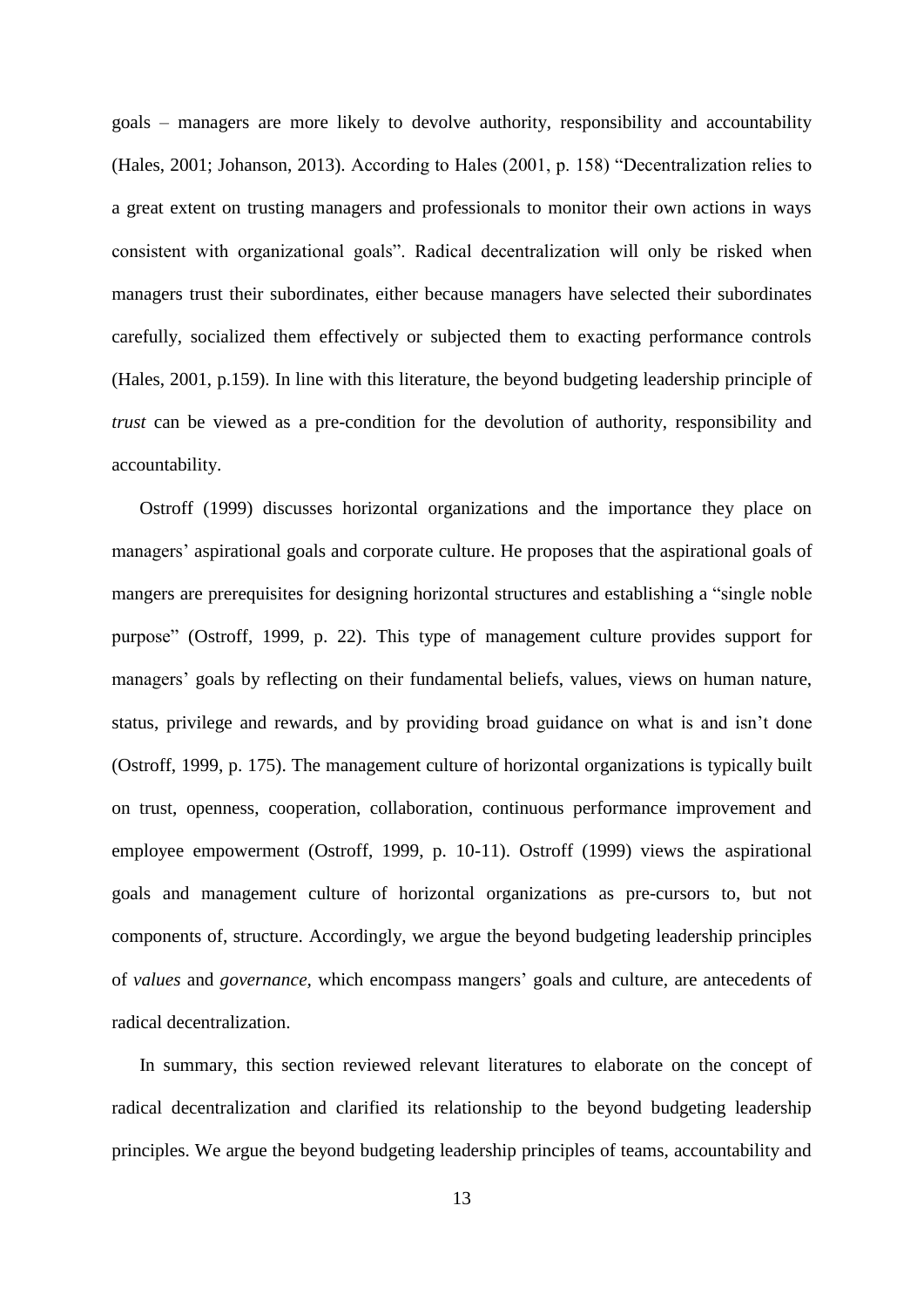transparency are characteristics of radical decentralization. The extent to which decision making authority is devolved in the organization, either within or beyond management, is influenced by the leadership principles of trust, values and governance. This approach provides a holistic, rather than a principle by principle, assessment of the beyond budgeting leadership principles.

Both approaches to radical decentralization are more responsive than hierarchal structures to environmental uncertainty and therefore more suitable for managing environmental uncertainty (Ostroff, 1999). The following section considers how management structure combines with control processes to provide different levels of organizational adaptability.

### **MODES OF ADAPTIVE PERFORMANCE MANAGEMENT**

Organizational adaptability can be increased along two dimensions, namely by adopting changes to management structure and/or a more flexible control process. As noted above, organizations can radically decentralize either *within* the hierarchal management structure (the SBU approach) or *beyond* the hierarchal management structure (an adhocracy or VSM approach). Radically decentralized management structures increase an organization's ability to manage variation and change in the environment (Hales, 2001) by increasing their requisite variety (O'Grady et al., 2016).

Organizations can also increase their adaptability by introducing various modifications to the design and use of control processes. They may: retain traditional budget-based control processes and introduce ways to improve them (changes *within* budget-based processes); completely remove budget-based control processes and replace them with more adaptive control processes (changes *beyond* budget-based processes); or selectively replace budgetbased control processes, resulting in a mix of budget-based and adaptive control processes (change to *hybridized* budget-based processes). We combine these structural and control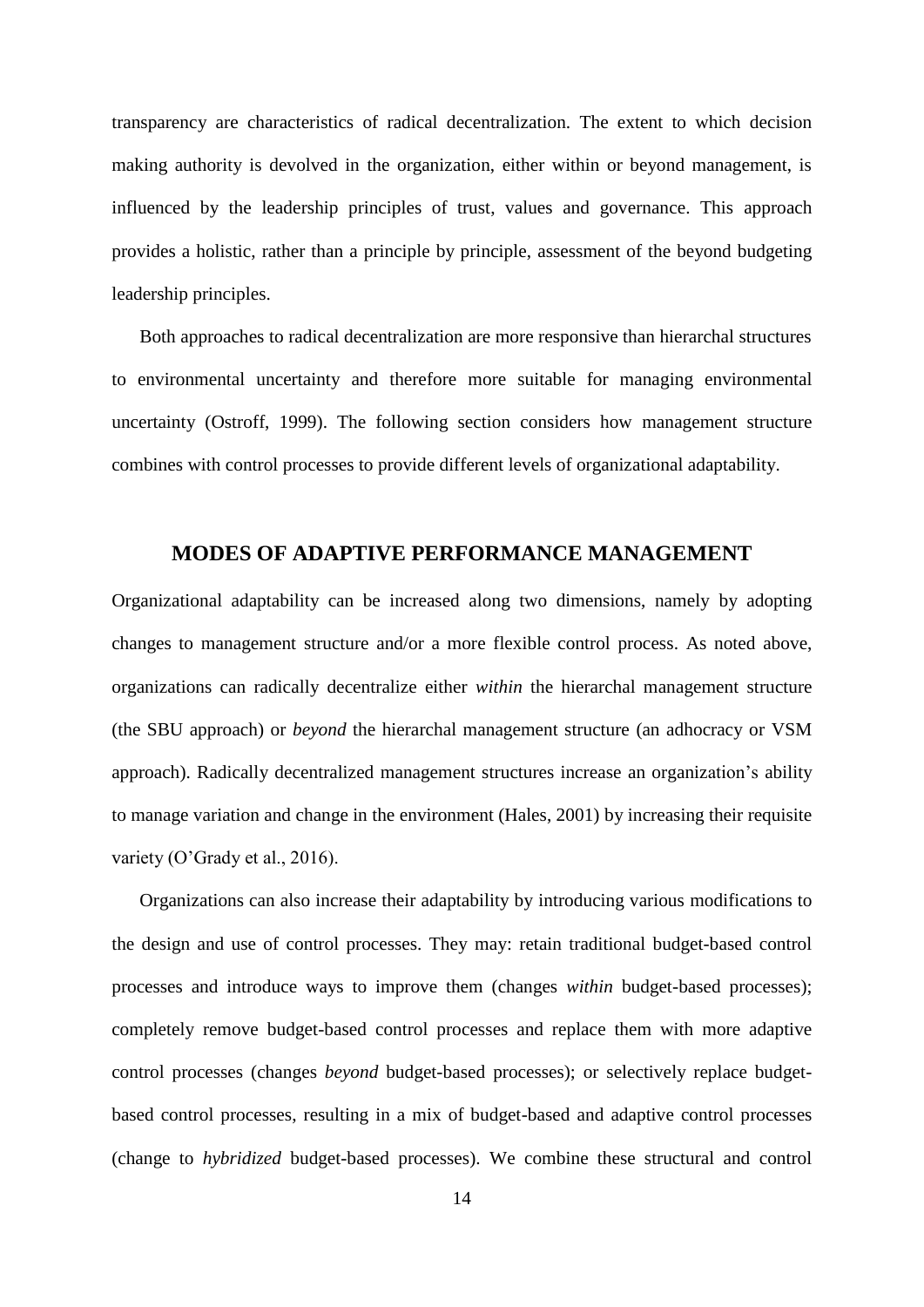process dimensions of organizational adaptability to distinguish four modes of adaptive performance management (see [Table 3](#page-16-0) below).

<span id="page-16-0"></span>

| <b>Structure</b>               | <b>Radical Decentralization</b>       | <b>Radical Decentralization</b>                |
|--------------------------------|---------------------------------------|------------------------------------------------|
| <b>Process</b>                 | (within management structure)         | <i>(beyond management structure)</i>           |
| Replace budget-based control   |                                       | <b>Non-Budgeting</b><br>$\overline{O3}$        |
| processes (beyond budget)      |                                       | Flexibility enhanced by                        |
|                                |                                       | decentralizing beyond                          |
|                                |                                       | management and <b>beyond</b>                   |
|                                |                                       | budget-based control processes                 |
|                                |                                       | by eliminating budgeting                       |
| Modify budget-based control    | Q2a<br><b>Advanced Budgeting</b>      | <b>Restricted Budgeting</b><br>Q <sub>2b</sub> |
| processes by selectively       | Flexibility enhanced by               | Flexibility enhanced by                        |
| replacing and/or modifying how | decentralization within               | decentralizing beyond                          |
| they are used                  | management and modifying              | management and by selectively                  |
| (hybridized budget)            | budgets to create a <i>hybridized</i> | replacing budgets to create a                  |
|                                | control process                       | <i>hybridized</i> control process              |
| Modify budget-based control    | <b>Better Budgeting</b><br>O1         |                                                |
| processes by streamlining or   | Flexibility enhanced by               |                                                |
| supplementing them and/or      | decentralization within               |                                                |
| modifying how they are used    | management and modifying              |                                                |
| (within budget)                | within the budget-based control       |                                                |
|                                | process                               |                                                |

#### **Table 3: Modes of Adaptive Performance Management**

The 'Better Budgeting' quadrant (Q1) in Table 3 refers to organizations that incorporate an SBU management structure while refining or improving how their budget-based control process operates. Organizations can do this by, for example, adopting less detailed budgets, more frequent budget updates, or rolling forecasts. We expect the better budgeting approach would be suitable for organizations facing relatively low levels of environmental uncertainty.

The 'Non-Budgeting' quadrant (Q3) in Table 3 reflects the adaptive performance management mode described most closely by the beyond budgeting literature (Hope et al., 2011). Organizations adopting this mode would completely eliminate their traditional budgetbased control processes. Budgeting would be replaced with a range of more adaptive control processes which operate within a radically decentralized management structure. In this mode decision making authority is distributed widely beyond management. The combination of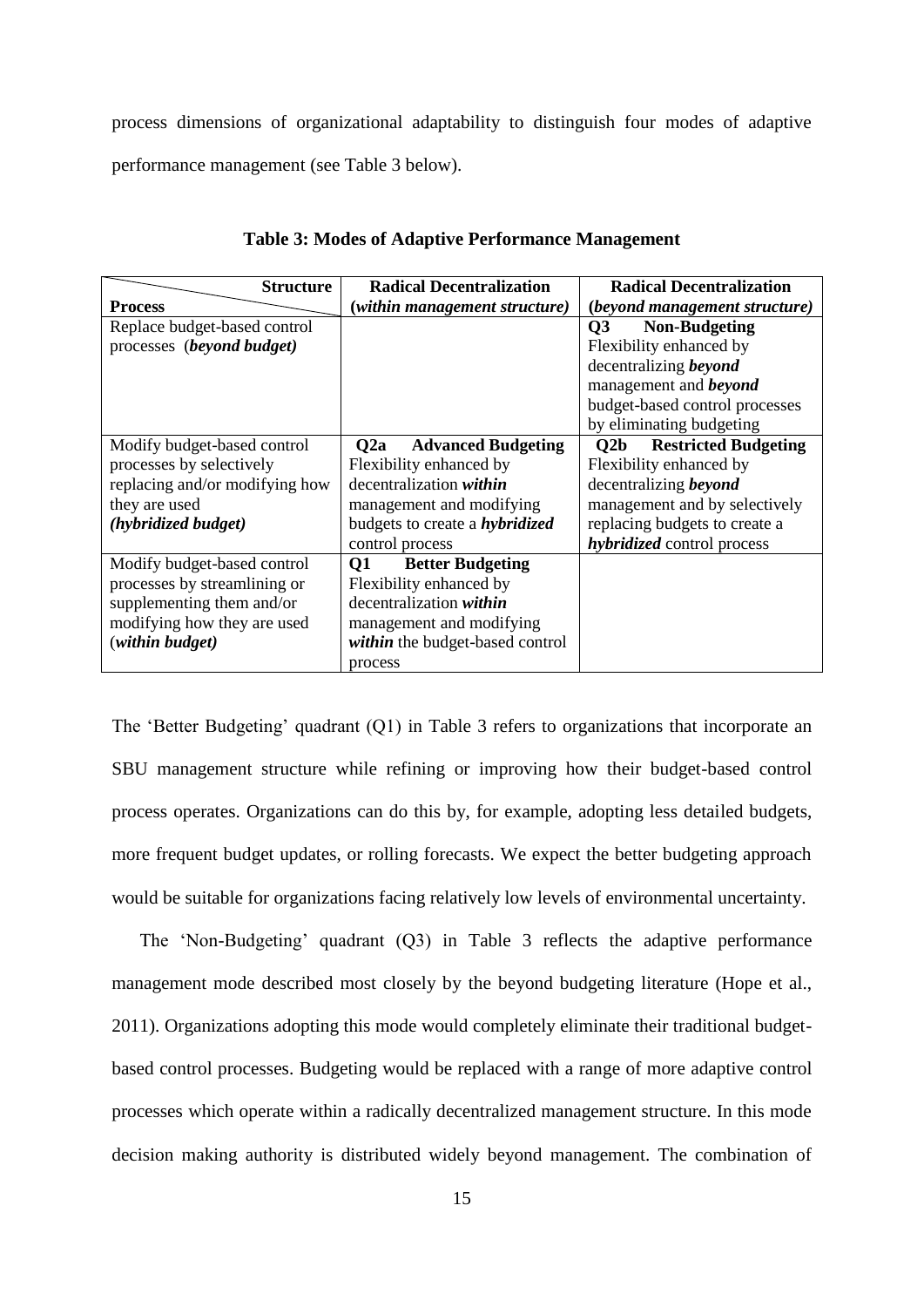process and structural changes enable these organizations to manage relatively high levels of environmental uncertainty.

The remaining two quadrants typify approaches to adaptive performance management that are suited to relatively moderate levels of environmental uncertainty. The 'Advanced Budgeting' quadrant (Q2a) in Table 3 denotes organizations that maintain SBU type structures and make some changes to budget-based control processes. These organizations selectively replace budget-based control processes, likely those that are most problematic for management control in their given circumstances. Arguably, the budget-based control processes that remain could be used differently, such as in an interactive manner (Simons, 1995) to enhance adaptability.

The 'Restricted Budgeting' quadrant (Q2b) in Table 3 includes organizations that adopt radically decentralized management structures to widely distribute responsibility and accountability. While these organizations may retain budget-based control processes they will likely modify how they are used to ensure the flexibility generated by the decentralized management structure is not curtailed. Accordingly, these organizations may for example downplay the control dimension of budgets and use them only in a ceremonial way or limit their use to the executive level.

The appropriateness of the different modes of adaptive performance management is determined by the level of adaptability required by organizations to manage their environmental uncertainty. Thus the modes are arguably discrete responses appropriate to varying levels of environmental uncertainty and should not necessarily be viewed as sequential steps towards the non-budgeting mode. Nonetheless, organizations operating in highly uncertain environments may progress through one or more modes incrementally increasing their level of adaptability in response to increasing environmental uncertainty.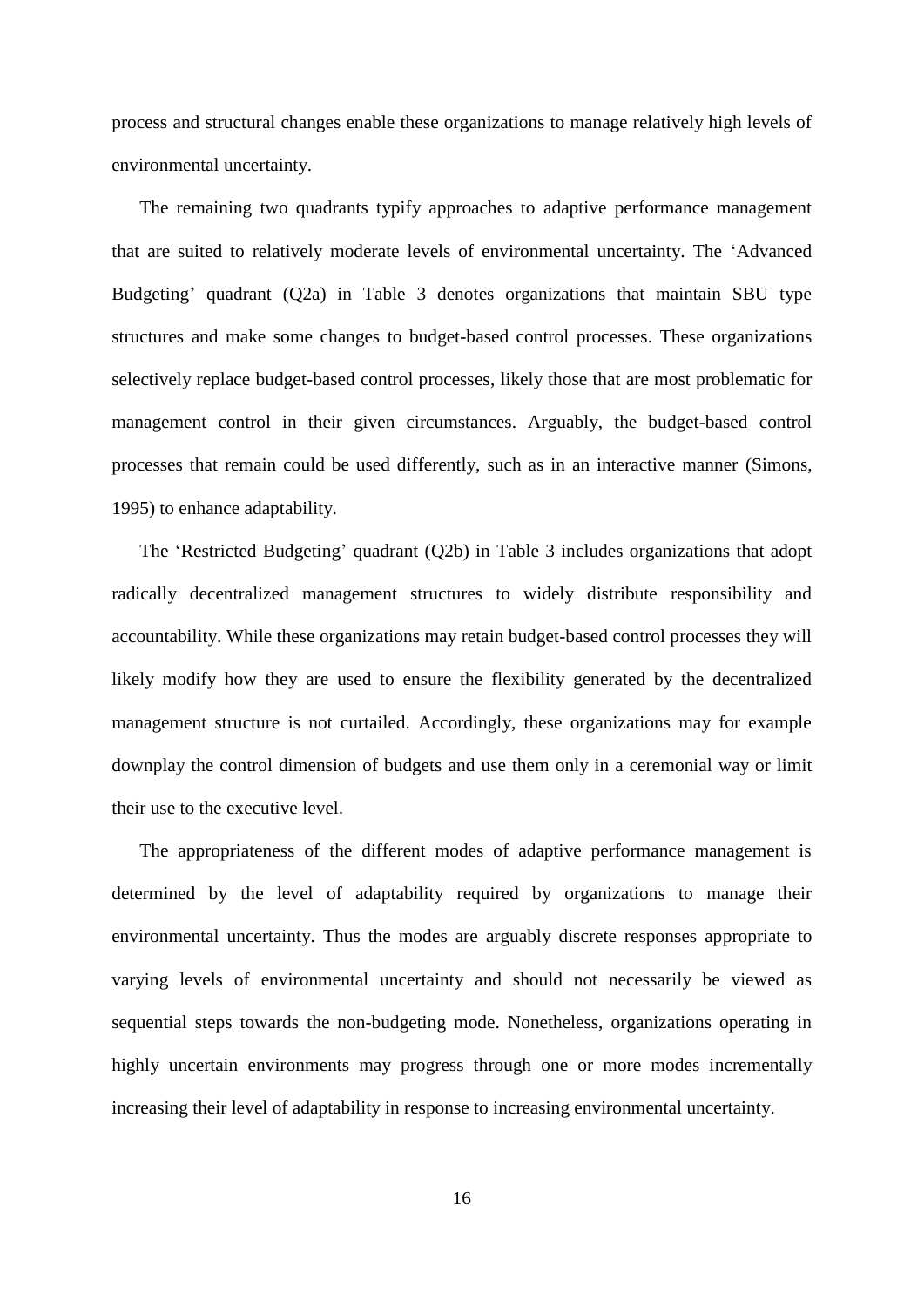#### **PROPOSITIONS**

Based on the preceding discussion we suggest a number of propositions for future research into adaptive performance management. The implicit assumption is that organizations need only develop a level of adaptiveness appropriate to the level of environmental uncertainty they face.

By radically decentralizing decision making *beyond* management and replacing all budget-based control processes with more adaptive control processes the non-budgeting mode (Q3) is expected to provide the highest level of adaptability. Accordingly, we would expect that organizations operating in highly uncertain environments who adopt this mode of adaptive performance management to outperform those that maintain SBU structures and/or rely on refining or selectively replacing budget-based control processes. To begin developing more comprehensive insights about how organizations implement this mode of adaptive performance management, budgeting researchers should identify the level to which decision making authority is devolved, the particular management functions that are devolved, and the control mechanisms being used in place of budget-based control processes.

The better budgeting mode (Q1) is expected to provide the lowest level of adaptability as it maintains existing SBU structures and focuses mainly on refinements or additions to existing budget-based control processes or modifications to how they are used to improve their operations. Accordingly, we would expect organizations operating in relatively stable environments that adopt a better budgeting mode can perform as well as organizations adopting more adaptive modes. While modes other than better budgeting may provide greater levels of adaptability this is not required when the level of environmental uncertainty is relatively low and may introduce additional costs that exceed the potential benefits. Existing research identifies examples of better budgeting such as less detailed budgets and speedier approval processes (Libby & Linsday, 2010; Østergren and Stensaker, 2011) and the use of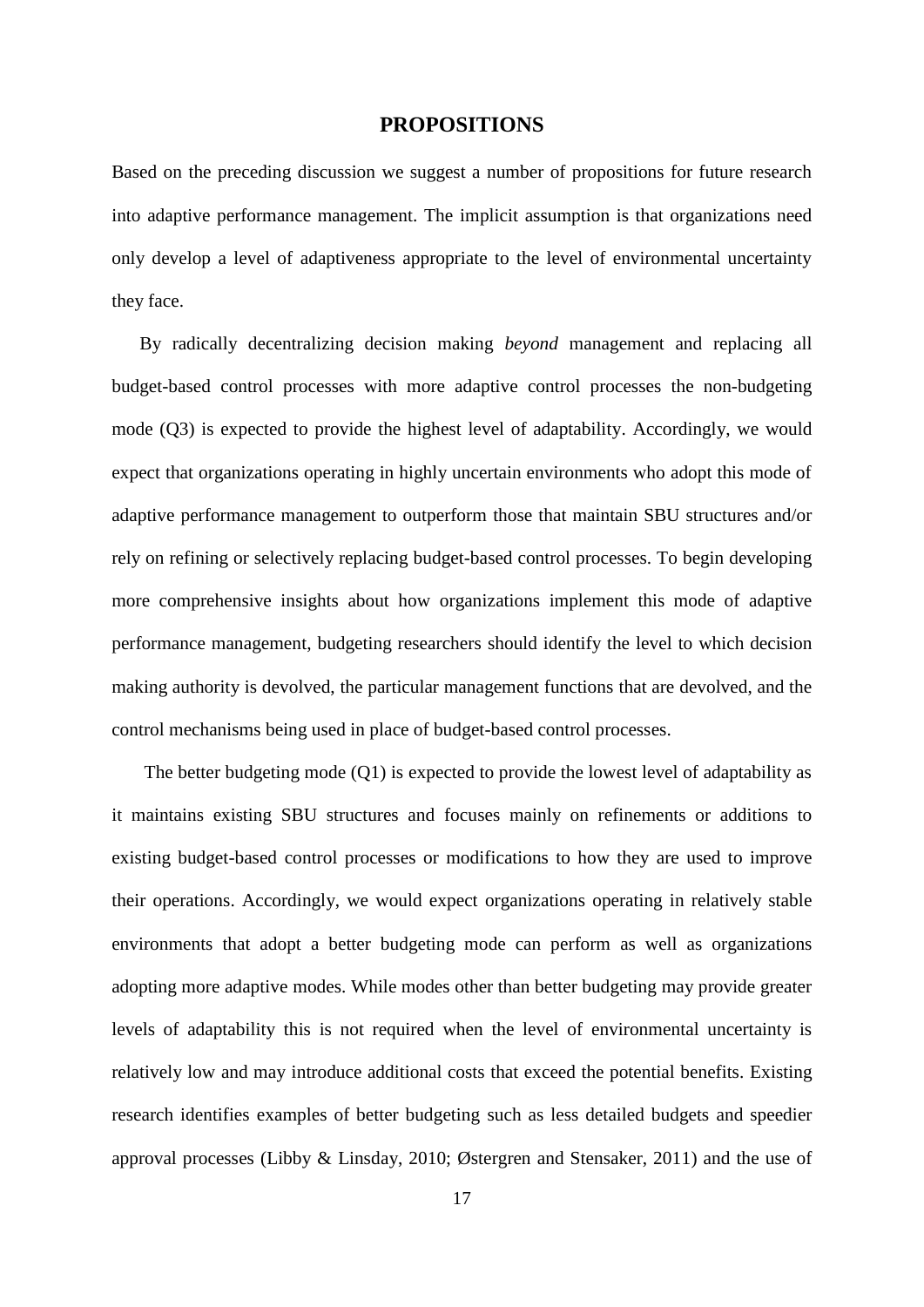rolling forecasts to complement traditional budgets (Ekholm & Wallin, 2000). Future research could identify additional refinements or supplements to budget-based control processes that would extend current understanding of the approaches used by these organizations to enhance their adaptability.

Given moderate levels of environmental uncertainty, the advanced budgeting (Q2a) or restricted budgeting (Q2b) modes of adaptive performance management would provide the intermediated levels of adaptability needed for this level of uncertainty. As environmental uncertainty increases we would expect organizations following these modes to outperform those following a non-budgeting mode as they provide a more cost effective solution. Organizations operating in moderately high levels of environmental uncertainty that adopt either the advanced budgeting mode (Q2a) or the restricted budgeting mode (Q2b) are expected to outperform those adopting a better budgeting mode (Q1) and have more cost effective budget-based control processes than those adopting a non-budgeting mode (Q3).

### **DISCUSSION AND CONCLUSIONS**

The term 'beyond budgeting' is used in the management accounting literature to describe a wide variety of practices that organizations adopt to make their operations more adaptive in response to the environmental uncertainty they face. In this paper we follow a conceptual approach through an analysis of the beyond budgeting principles and the management and systems literatures on radical decentralization to theorize how organizations can enhance their adaptability to environmental uncertainty through changes to their management structure and control processes. We show that beyond budgeting can be conceptualized as modes of adaptive performance management.

Beyond budgeting advocates radical decentralization enacted through the management structure described by the six leadership principles. However, the generic descriptions of the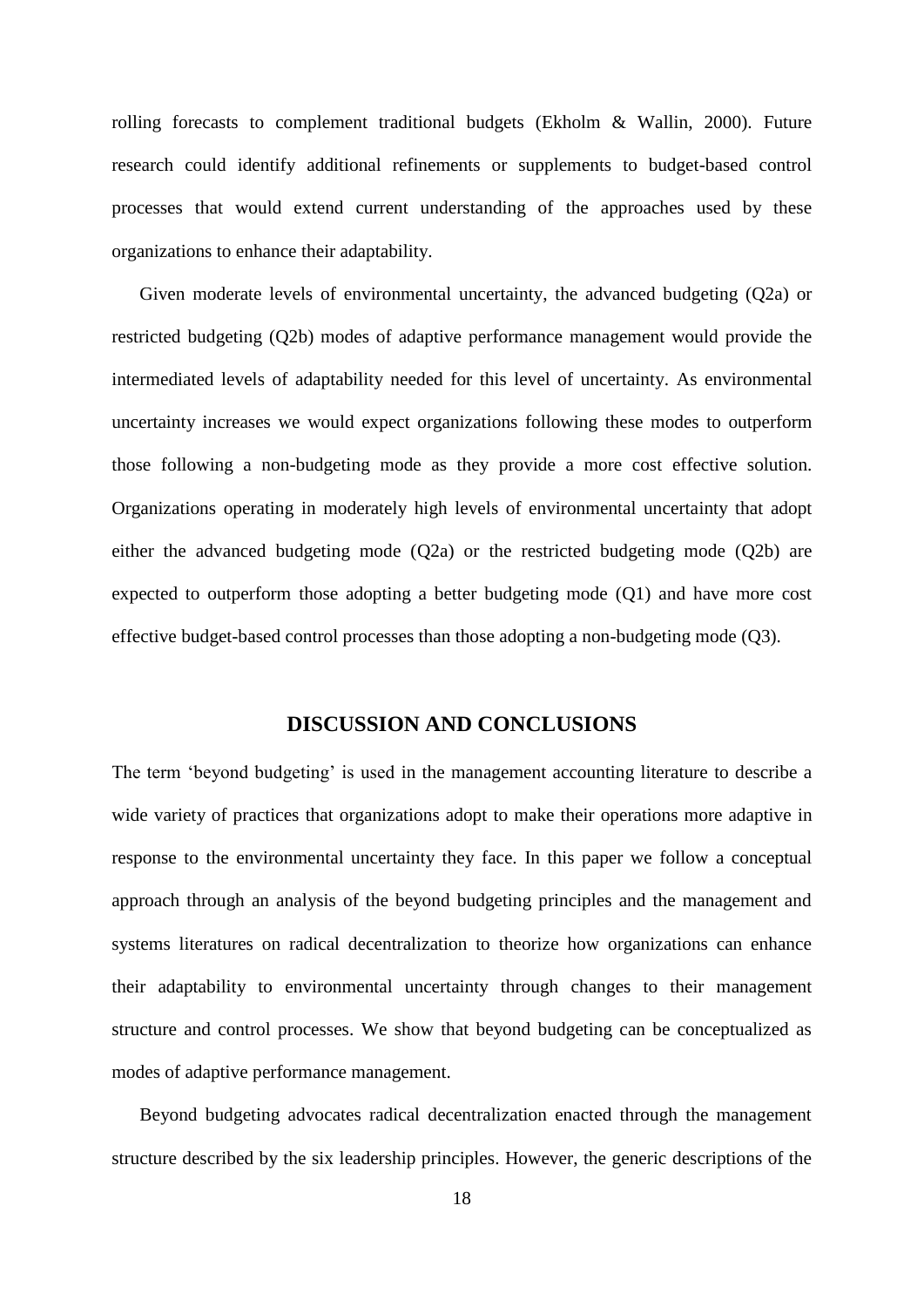leadership principles are problematic and difficult for researchers and practitioners to apply. This study addressed our understanding of this critical aspect by synthesizing perspectives on radical decentralization, clarifying how this concept relates to the beyond budgeting leadership principles, and proposing that the concept of radical decentralization could be used to assess the adoption of the leadership principles.

Based on this understanding of beyond budgeting we proposed two criteria for distinguishing modes of adaptive performance management. These are the extent of radical decentralization *within* or *beyond* management and the extent to which changes to budgetbased control processes are: *improved*, *selectively modified*, *restricted* or *eliminated*. Four modes of adaptive performance management were distinguished based on these criteria, which we labelled better budgeting, advanced budgeting, restricted budgeting and nonbudgeting. Each mode is based on a different combination of changes to management structure and budget-based control processes which produces a different level of organizational adaptability. Our conceptualization of beyond budgeting as modes of adaptive performance management confirms observations made in the literature that companies follow different approaches to implementing beyond budgeting (Becker et al., 2009; Hope, et al., 2011).

In this paper we aim to reorient the debate about what constitutes beyond budgeting around modes of adaptive performance management. In our view the non-budgeting mode is just one possible mode of adaptive performance management. It should be noted that not all organizations need to adopt the non-budgeting approach to achieve an adequate level of adaptiveness to its environment. Alternate approaches to adaptive performance management require less comprehensive changes to management structure and budget-based control processes. Nonetheless, organizations operating in highly uncertain environments may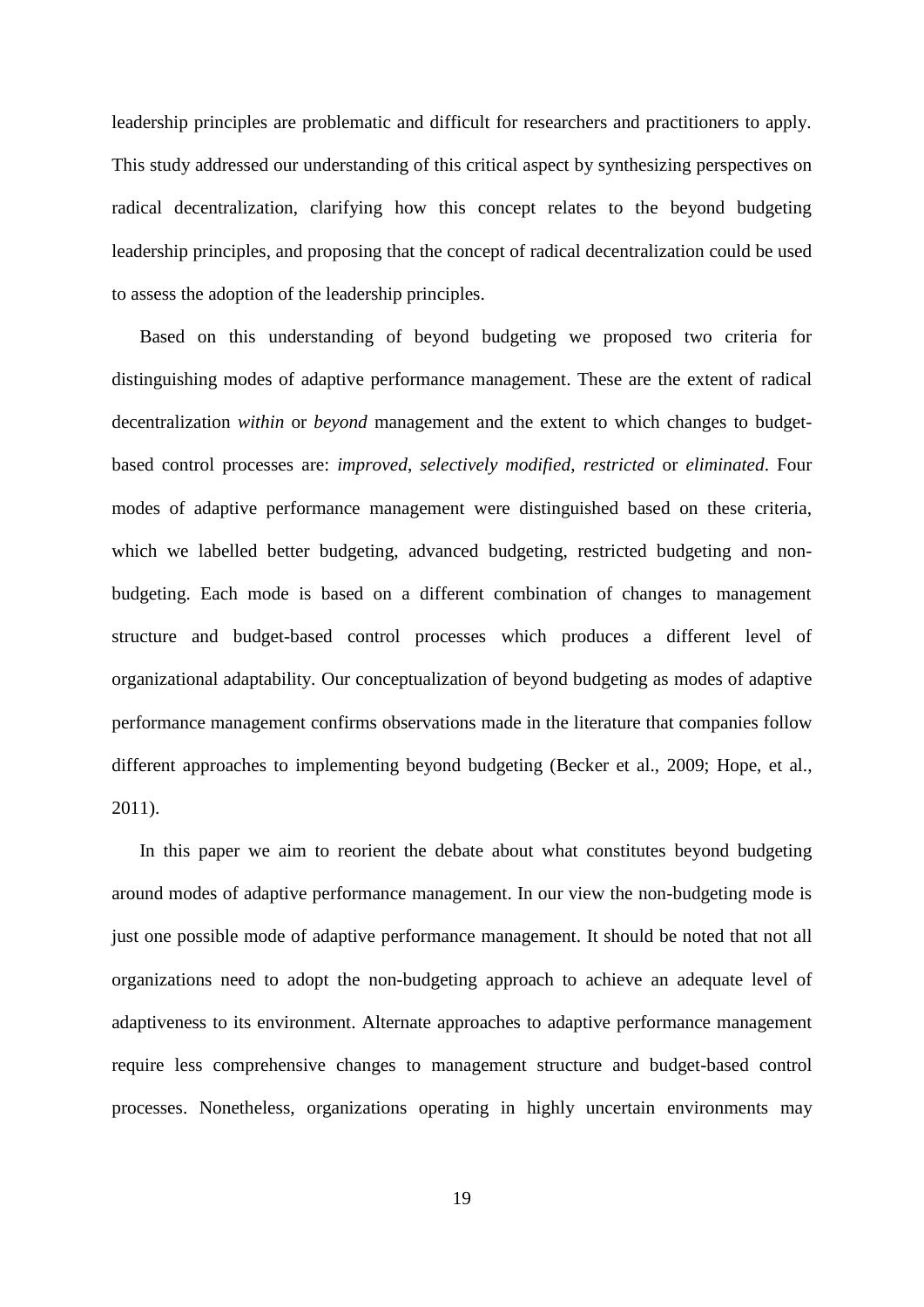require the relatively high levels of adaptability and may benefit from adopting the nonbudgeting mode.

The modes of adaptive performance management proposed in this paper suggest there is no one-size-fits-all approach to managing environmental uncertainty. This is because organizations face different levels of environmental uncertainty and thus require distinct levels of adaptiveness. Our modes of adaptive performance management and associated propositions are intended to stimulate thinking about organizational approaches to adaptive performance management. Future research could use the modes of adaptive performance management to compare changes that organizations are making to their management structures and control processes to better understand the match between an organization and its environment.

This study has implications for beyond budgeting research. Case studies of beyond budgeting organizations need to investigate changes to both management structure and control processes to better understand how organizations are enhancing their adaptability. Beyond budgeting research has tended to focus mainly on changes to control processes without regard to changes in management structures despite acknowledgements that beyond budgeting requires synchronized changes to both management structure and control processes (Becker, et al., 2009; Hope, et al., 2011). This research serves as a reminder to researchers about the importance of addressing both dimensions to understand how organizations are responding to environmental uncertainty.

Future studies could consider the different modes of adaptive performance management from a competing logics perspective. The competing views of organizational control include, for example, the rational, bureaucratic and cultural approaches that reflect different patterns of interaction and socialization (Bititci, Garengo, Dörfler, & Nudurupati, 2012). Organizations are increasingly controlled via social interaction, relationships and peer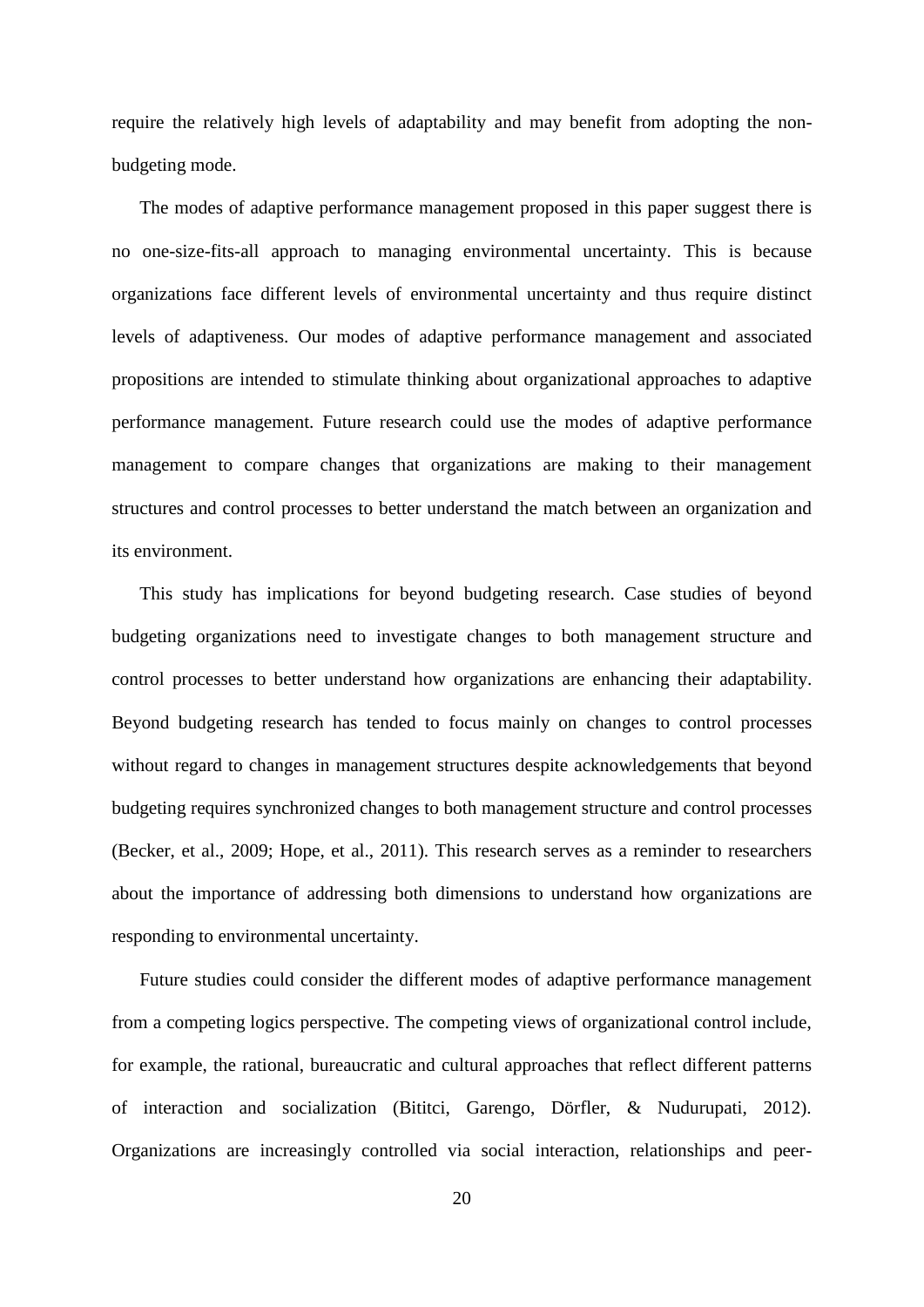evaluation rather than bureaucratic processes (Bititci, et al., 2012). The rise of the cultural approach may diminish the reliance organization have on control processes.

While this study focused attention on the various ways organizations can manage uncertainty in their environments, Hales (2001, p. 138) argues that organizations seek to achieve the required flexibility or 'requisite variety' to handle environmental uncertainty in their operating environments. Future research could consider adaptive performance management approaches from the perspective of requisite variety. Beer's (1985) viable system model (VSM) indicates how management structures and control processes should be designed to conform to the law of requisite variety. The VSM thus provides a potential framework for considering whether the flexibility introduced by different modes of adaptive performance management achieve requisite variety (see for example O'Grady et al, 2016).

A final issue for future research could be to explore the adoption of beyond budgeting in relation to our four modes of adaptive performance management. Becker et al. (2009) suggest the likely reason for the low adoption rate of beyond budgeting is likely due to the prescriptiveness of the twelve principles and the extensive changes to the underlying management structure associated with moving beyond budgeting. Our conceptual analysis in this paper shows that the changes organizations can make to move beyond budgeting may not be as extensive as previously thought. We believe that our modes of adaptive performance management will help academics and practitioners better understand the ways in which organizations can move beyond budgeting to respond to the environmental uncertainties that they face.

21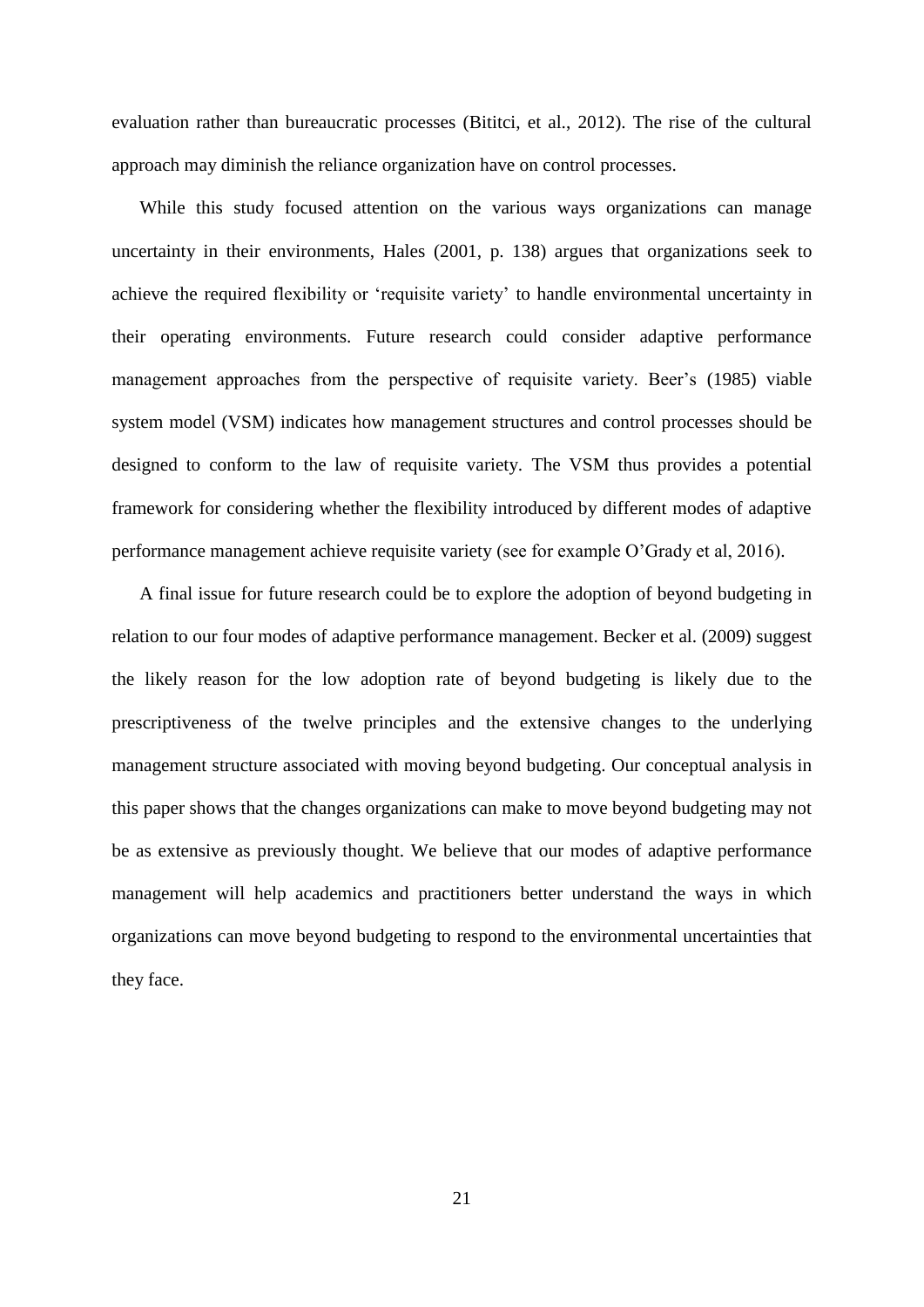#### **REFERENCES**

- Ahrens, T., & Chapman, C. S. (2004). Accounting for flexibility and efficiency: A field study of management control systems in a restaurant chain. *Contemporary Accounting Research*, 21(2), 271-301.
- Becker, S. D. (2014), When Organisations deinstitutionalise control practices: A multiplecase study of budget abandonment. *European Accounting Review*, 23(4), 593-623.
- Becker, S. D., Messner, M., & Schäffer, U. (2009). The evolution of a management accounting idea: The case of beyond budgeting. *SSRN Working Paper Series*, Retrieved from [http://papers.ssrn.com/sol3/papers.cfm?abstract\\_id=1535485](http://papers.ssrn.com/sol3/papers.cfm?abstract_id=1535485)
- Beer, S. (1972). *Brain of the firm*. London, UK: Penguin.
- Beer, S. (1979). *Heart of Enterprise*. London, UK: John Wiley & Sons.
- Beer, S. (1985). *Diagnosing the System for Organizations*. London, UK: John Wiley & Sons.
- Beyond Budgeting Institute. (2016a). *What is Beyond Budgeting*. Retrieved from <http://bbrt.org/about/what-is-beyond-budgeting/>
- Beyond Budgeting Institute. (2016b). *What are the Beyond Budgeting Principles?* Retrieved (January 12, 2016) from [http://www.beyondbudgeting.org/beyond-budgeting/bb](http://www.beyondbudgeting.org/beyond-budgeting/bb-principles.html)[principles.html](http://www.beyondbudgeting.org/beyond-budgeting/bb-principles.html)
- Bititci, U., Garengo, P., Dörfler, V., & Nudurupati, S. (2012). Performance measurement: Challenges for tomorrow. *International Journal of Management Reviews,* 14(3), 305- 327.
- Bogsnes, B. (2009). *Implementing Beyond Budgeting: Unlocking the Performance Potential*. Hoboken, NJ: John Wiley & Sons.
- Bourmistrov, A., & Kaarbøe, K. (2013). From comfort to stretch zones: A field study of two multinational companies applying 'beyond budgeting' ideas. *Management Accounting Research*, 24(3), 196-211.
- Cameron, K. S., Quinn, R. E., DeGraff, J., & Thakor, A. V. (2014). *Competing Values Leadership*. Northhampton, MA: Edward Elgar Publishing.
- Chartered Institute of Management Accountants. (2005). *CIMA Official Terminology*. Oxford, UK: Elsevier/CIMA Publishing.
- Chartered Institute of Management Accountants. (2007). *Budgeting Topic Gateway Series No. 27*. Oxford, UK: Elsevier/CIMA Publishing.
- Daum, J. H. (2002). Beyond budgeting: A model for performance management and controlling in the 21st Century? *Controlling & Finance*, July. Retrieved from http://www.juergendaum.de/articles/beyond\_budgeting.en.pdf
- De Waal, A. A. (2005). Is your organization ready for beyond budgeting? *Measuring Business Excellence*, 9(2), 56-67.
- De Waal, A., Hermkens-Janssen, M., & Van de Ven, A. (2011). The evolutionary adoption framework: Explaining the budgeting paradox. *Journal of Accounting & Organizational Change*, 7(4), 316-336.
- Dugdale, D., & Lyne, S. R. (2010). *Budgeting Practice and Organisational Structure*. Oxford, UK: Elsevier/CIMA Publishing.
- Dugdale, D., & Lyne, S. R. (2011). Beyond budgeting. In *Review of Management Accounting Research*, edited by Abdel-Kader, M. G., 166-193. London, UK: Palgrave Macmillan.
- Ekholm, B.-G., & Wallin, J. (2000). Is the annual budget really dead? *The European Accounting Review*, 9(4), 519-539.
- Frow, N., Marginson, D., & Ogden, S. (2010). 'Continuous' budgeting: Reconciling budget flexibility with budgetary control. *Accounting, Organizations and Society,* 35(4), 444- 461.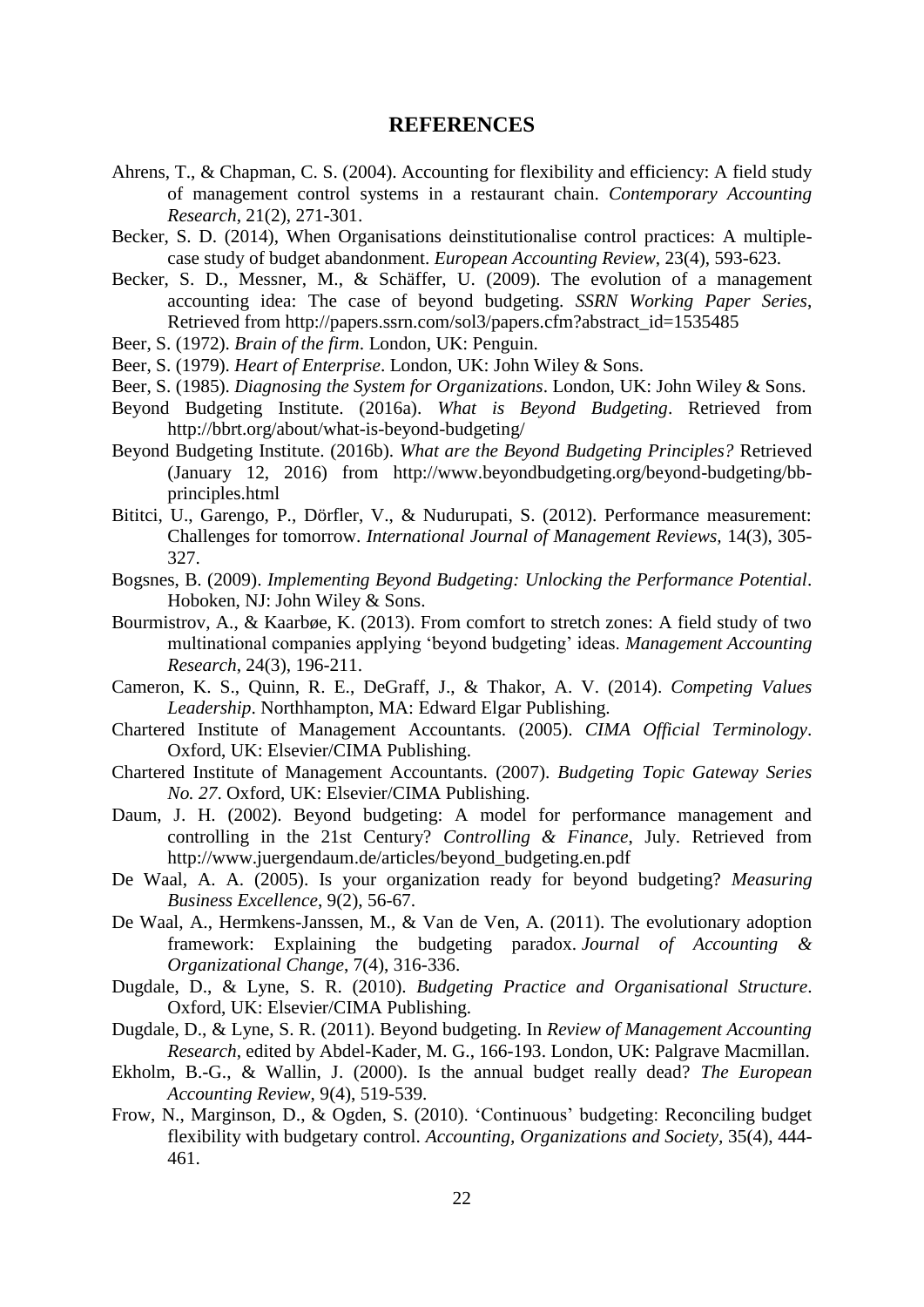- Gomez, Pierre-Yves., & Korine, H. (2008). *Entrepreneurs and Democracy: A Political Theory of Corporate Governance*. Cambridge, UK. Cambridge University Press.
- Hales, C. (2001). *Managing Through Organization*. Second Edition. London, UK: Thomson Learning.
- Hansen, S. C., Otley, D. T., & Van der Stede, W. A. (2003). Practice developments in budgeting: An overview and research perspective. *Journal of Management Accounting Research*, 15(1), 95-116.
- Henttu-Aho, T., & Järvinen, J. (2013). A field study of the emerging practice of beyond budgeting in industrial companies: An institutional perspective. *European Accounting Review*, 22(4), 765-785.
- Hope, J. (2006). *Reinventing the CFO: How Financial Managers can Reinvent their Roles and add Greater Value.* Boston, MA: Harvard Business School Press.
- Hope, J. (2007). Beyond budgeting to the adaptive organization. In *Business Performance Measurement: Unifying Theories and Integrating Practice*. Second edition, edited by Neely, A., 163-178, Cambridge, UK: Cambridge University Press.
- Hope, J., Bunce, P., & Roosli, F. (2011). *The Leader's Dilemma: How to Build an Empowered and Adaptive Organization without Losing Control*. San Francisco, CA: John Wiley & Sons Ltd.
- Hope, J., & Fraser, R. (1997). Beyond budgeting: Breaking through the barrier to the third wave. *Management Accounting*, 75(11), 20-23.
- Hope, J., & Fraser, R. (2000). Beyond budgeting. *Strategic Finance*, 82(4), 30-35.
- Hope, J., & Fraser, R. (2001). *Beyond Budgeting Questions and Answers*. Bedford, TX: CAM-I Beyond Budgeting Round Table.
- Hope, J., & Fraser, R. (2003a). Who Needs Budgets? *Harvard Business Review*, Feb, 108- 115.
- Hope, J., & Fraser, R. (2003b). *Beyond Budgeting*. Boston, MA: Harvard Business School Publishing.
- Horngren, C. T. (2004). Management accounting: Some comments, *Journal of Management Accounting Research*, 16(1), 207-211.
- Johanson, D. (2013). Beyond budgeting from the American and Norwegian perspectives: the embededdness of management models in corporate governance systems. In *Managing in Dynamic Business Environments: Between Control and Autonomy*, K. Kaarbøe, Gooderham, P. N., & Norreklit, H. (Eds.), 51-68. Cheltenham, UK: Edward Elgar Publishing.
- Kaarbøe, K., Stensaker, I., & Malmi, T. (2013). Putting beyond budgeting ideas into practice. In *Managing in Dynamic Business Environments: Between Control and Autonomy*, edited by Kaarbøe, K., Gooderham, P, N., & H. Norreklit, 92-113. Cheltenham, UK: Edward Elgar Publishing.
- Kaplan, R. S., & Norton, D. P. (2001). Transforming the balanced scorecard from performance measurement to strategic management: Part II. *Accounting Horizons*, 15(2), 147-160.
- Libby, T., & Lindsay, R. M. (2007). Beyond budgeting or better budgeting? *Strategic Finance*, 89(2), 46-51.
- Lindsay, R.M., & Libby, T. (2007). Svenska Handelsbanken: Controlling a radically decentralized organization without budgets. *Issues in Accounting Education*, 22(4), 625-640.
- Mintzberg, H. (1979). *The Structuring of Organizations*. Englewood Cliffs, N.J: Prentice-Hall, Inc.